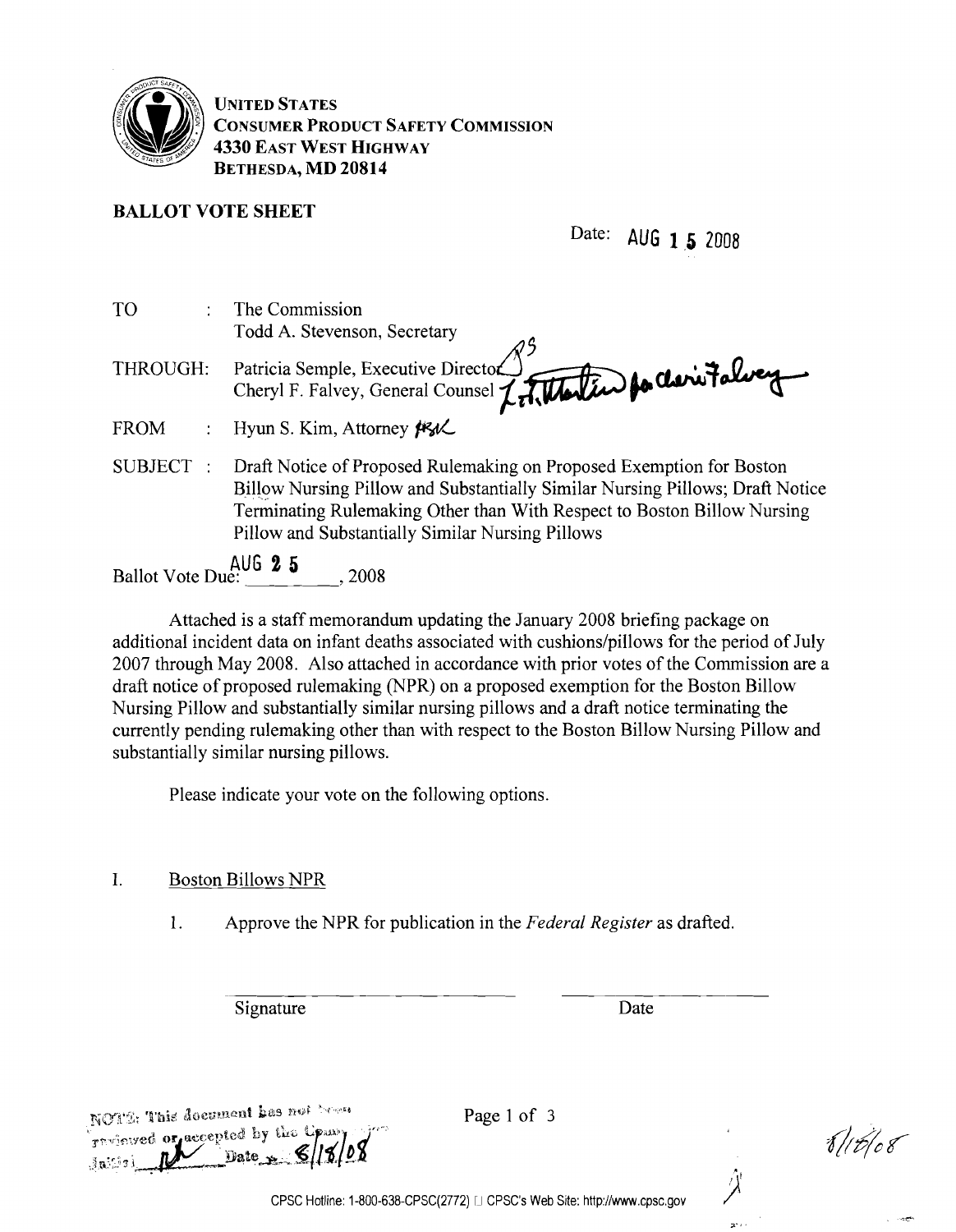2. Approve the NPR for publication in the *Federal Register* with the following changes:

Signature Date

3. Do not approve the NPR for publication in the *Federal Register.* 

Signature Date

II. Notice of Termination

1. Approve the notice of termination of rulemaking other than with respect to Boston Billow Nursing Pillow and Substantially Similar Nursing Pillows for publication in the *Federal Register* as drafted.

Signature Date

2. Approve the notice of termination of rulemaking other than with respect to Boston Billow Nursing Pillow and Substantially Similar Nursing Pillows for publication in the *Federal Register* with the following changes:

Signature Date

Page 2 of 3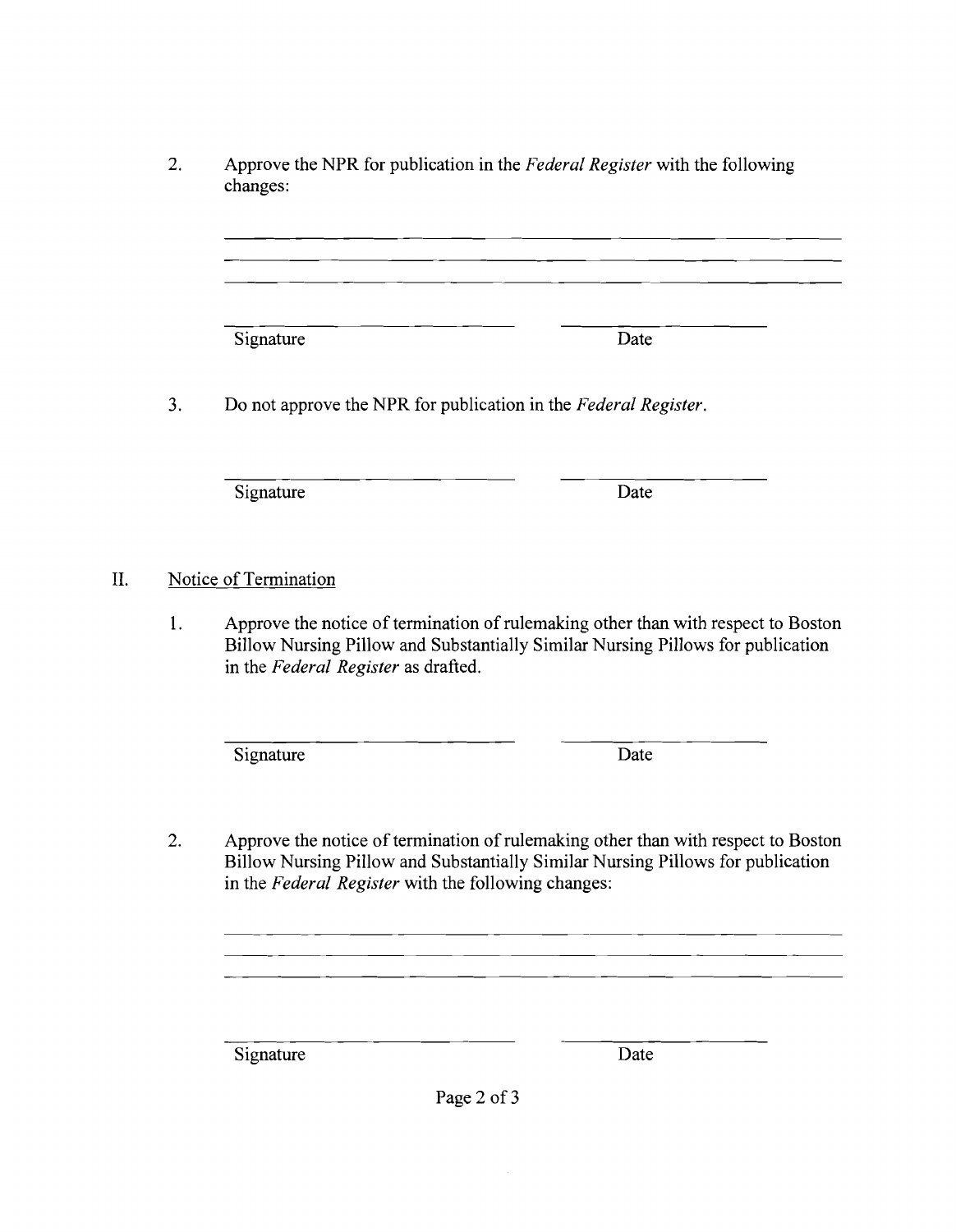3. Do not approve the notice of termination of rulemaking other than with respect to Boston Billow Nursing Pillow and Substantially Similar Nursing Pillows for publication in the *Federal Register.* 

|      | Signature                           | Date |  |
|------|-------------------------------------|------|--|
| III. | Take other action (please specify): |      |  |
|      |                                     |      |  |
|      | Signature                           | Date |  |

Attachments:

1. Staff Memorandum Updating January 2008 Briefing Package

2. Draft Notice of Proposed Rulemaking on Proposed Exemption for Boston Billow Nursing Pillow and Substantially Similar Nursing Pillows

3. Draft Notice Terminating Rulemaking Other than With Respect to Boston Billow Nursing Pillow and Substantially Similar Nursing Pillows

Page 3 of 3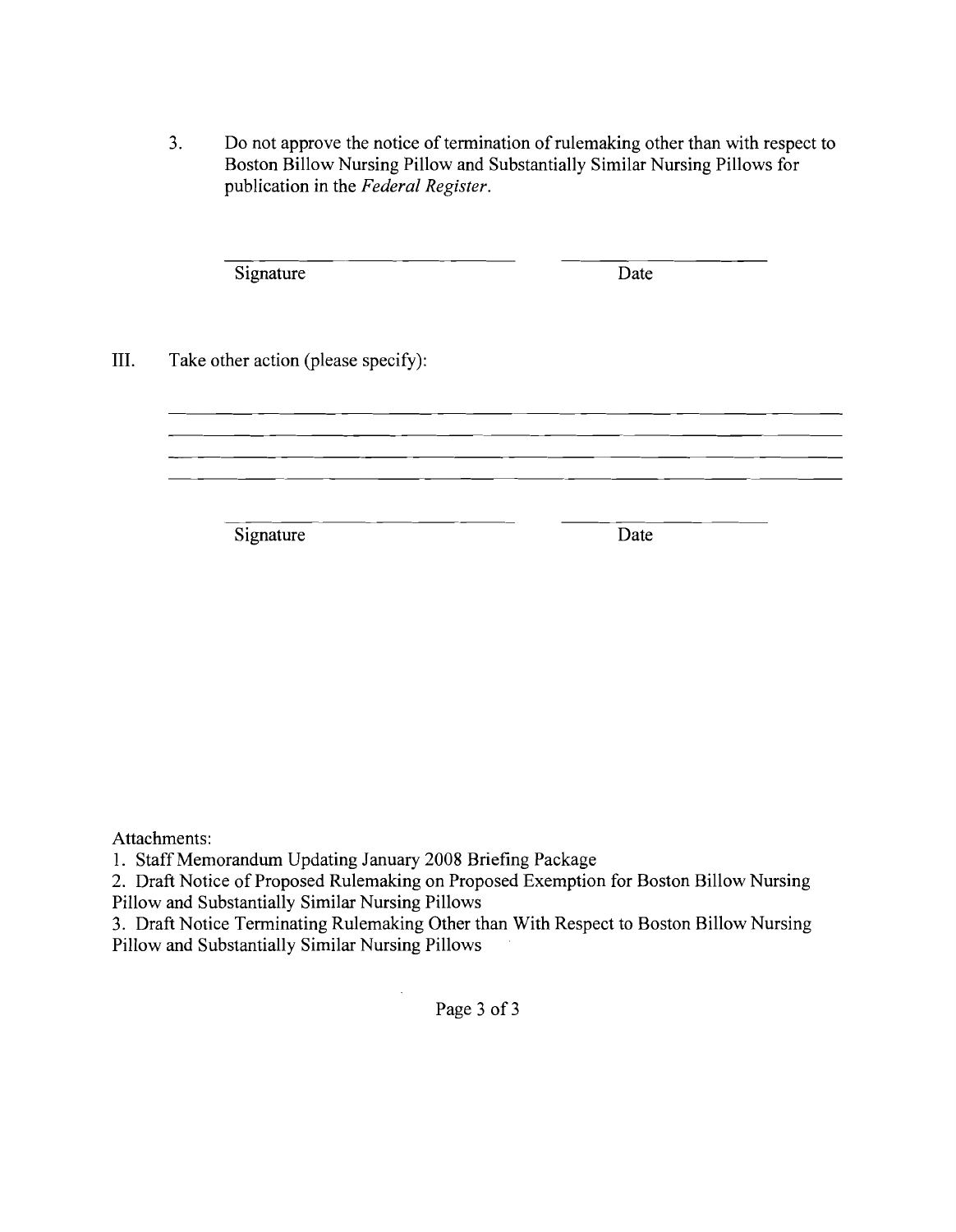

UNITED STATES CONSUMER PRODUCT SAFETY COMMISSION WASHINGTON, DC 20207

# Memorandum

Date: 1 5 AUG 2338

| T <sub>O</sub> | Cheryl A. Falvey, General Counsel                                                                                                                                                                                                                                             |
|----------------|-------------------------------------------------------------------------------------------------------------------------------------------------------------------------------------------------------------------------------------------------------------------------------|
| THROUGH:       | Patricia Semple, Executive Director $\widehat{S}^7$<br>Jay Howell, Acting Assistant Executive Director, Office of Hazard Identification and Reduction $\bigwedge^{\bullet}$<br>Mary Ann Danello, Ph.D., Associate Executive Director, Directorate for Health<br>Sciences Mart |
| <b>FROM</b>    | Suad Wanna-Nakamura, PhD., Physiologist MCS f- Sw-N<br>Directorate for Health Sciences                                                                                                                                                                                        |
| SUBJECT:       | Suffocation hazards to infants when placed to sleep on cushions and pillows:<br>update of death data                                                                                                                                                                          |

This memorandum provides updated death data reported to CPSC staff from June 2007 to May 2008.

# Death Data

CPSC data files were searched for infant (under one year of age) deaths associated with pillows or cushions using the same methodology as described in the Directorate for Epidemiology memo of the staff's January 2008 briefing package<sup>1</sup> (Andres, 2008). The databases used for this purpose were: In-Depth Investigations  $(INDP)^2$ ; and Death Certificates  $(DTHS)^3$  (Andres, 2008, email communication). Staff previously reviewed the period from January 1992 through June 2007 which showed 484 infant deaths associated with pillows or cushions. From July 2007 through May 2008, CPSC staff received additional reports of 47 infant fatalities that occurred between January 2006 and May 2008. This brings the total infant death count associated with pillows or cushions from January 1992 through May 2008 to 531  $(484 + 47)^4$ . The majority of the deaths were on adult pillows and sofa cushions. One of the 47 deaths involved a polyester filled crescent-shaped nursing pillow. In that case, a 46 day old infant died from suffocation after being placed to sleep in a prone position inside a crib with his head propped on the nursing pillow. This death, which occurred in 2007, involved a nursing pillow which is not a product subject to the CPSC's infant cushion ban. The January 2008 briefing package noted a death in

and ad impuritely of the

rewleyed or accepted by the process Hotline: 1-800-638-CPSC (2772) ★CPSC's Web Site: http://www.cpsc.gov و rewleyed Date  $\rightarrow$  8  $\mu$ لعثنته

<sup>&</sup>lt;sup>1</sup> Epidemiology staff memo: Pillow related infant deaths, Andres 2008. Staff Response to Advance Notice of Proposed Rulemaking on Infant Pillows, Tab C. http://www.cpsc.gov/library/foia/foia08/brief/briefing.html

<sup>&</sup>lt;sup>2</sup> The INDP file contains data from follow-back investigations reported by CPSC staff. These investigations are done in an effort to gather detailed infonnation on a death or injury associated with a particular consumer product.

 $3$  The DTHS file includes information from death certificates purchased by CPSC from all 50 states and the District of Columbia. The information provided in these databases with exception of the INDP database is anecdotal, but is useful in describing features of a pattern of injury

<sup>4</sup> Epidemiology staff memo: Pillow related infant deaths, Andres 2008. Staff Response to Advance Notice of Proposed Rulemaking on Infant Pillows, Tab C. http://www.cpsc.gov/library/foia/loia08/brief/brieling.html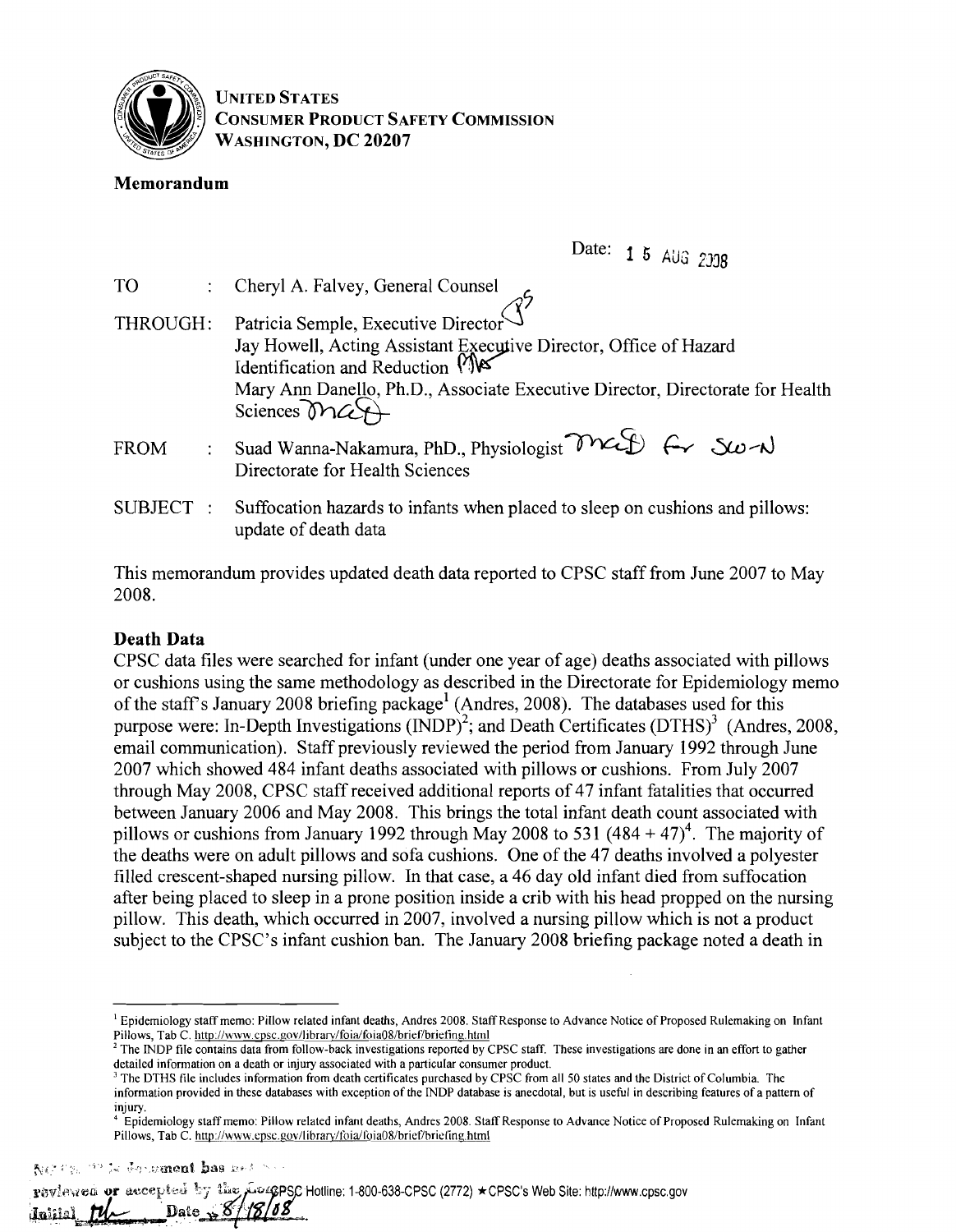2001 associated with a polyester filled nursing pillow when a four month old infant was placed in a prone position in a playpen with his head resting on the nursing pillow.

CPSC staff is also aware of three additional deaths where there was a nursing pillow in the infant's sleep environment<sup>5</sup>. The pillows involved with these deaths were polyester filled crescent-shaped nursing pillows not subject to the CPSC's infant cushion ban. The three deaths occurred in 2006, in Westchester County, New York. The cause of death in all cases was initially determined by the medical examiner to be Sudden Infant Death Syndrome (SIDS)/undetermined. In 2008, the New York Westchester County, Child Fatality Review Team examined the case files<sup>6</sup>.

Further investigation of these incidents, including review of documents and photographs from the New York Westchester County Child Fatality Review Team and investigator interviews, reveals that in two of the three deaths, while nursing pillows were in the sleep environment, the deaths were deemed to be caused by SIDS/undetermined and could not be causally connected to the nursing pillows. With regard to the third death, the infant was propped to sleep in a prone position on the crescent-shaped nursing pillow.

In summary, since 1992 to the present, CPSC staff is aware of a total of three cases where infants died from suffocation after being placed to sleep in a prone position with their heads propped on a crescent-shaped nursing pillow.

<sup>&</sup>lt;sup>5</sup> http://blogs.consumerreports.org/safety/2008/02/crib-deaths.html?resultPageIndex=1&resultIndex=2&searchTerm=nursing%20pillow

<sup>&</sup>lt;sup>6</sup> http://www.westchesterda.net/pressreleases/80204cfrt6.htm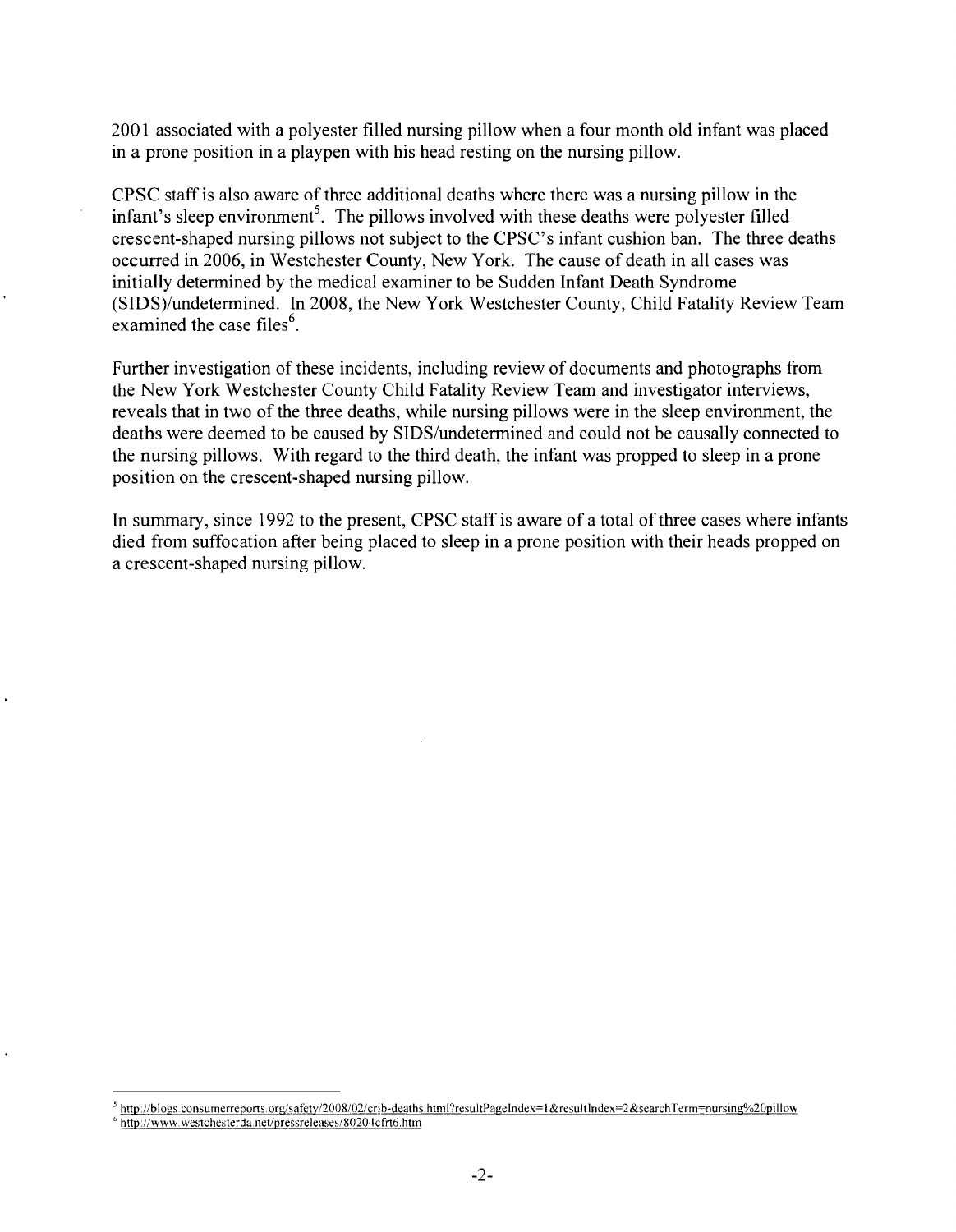### Billing Code 6355-01-P

**CONSUMER PRODUCT SAFETY COMMISSION** 

**16 CFR Part 1500** 

**Exemption from Classification as Banned Hazardous Substance; Proposed Exemption for Boston Billow Nursing Pillow and Substantially Similar Nursing Pillows.** 

**AGENCY:** Consumer Product Safety Commission.

**ACTION:** Notice of proposed rulemaking.

**SUMMARY:** The Commission is proposing to exempt the Boston Billow Nursing Pillow and substantially similar nursing pillows from the Commission's regulations banning infant cushions/pillows set forth in the Commission's regulations at 16 CFR  $$ 1500.18(a) (16) (i)$ .

**DATE:** Written comments in response to this notice must be received by **[insert date that is 30 days after publication of this notice] .** 

**ADDRESSES:** Comments should be submitted to the Office of the Secretary bye-mail at *cpsc-os@cpsc.gov,* or mailed or delivered, preferably in five copies, to the Office of the Secretary, Consumer Product Safety Commission, 4330 East West Highway, Bethesda, Maryland 20814. Comments may also be filed by facsimile to (301) 504-0127. Comments should be captioned "Infant Cushions/Pillows NPR."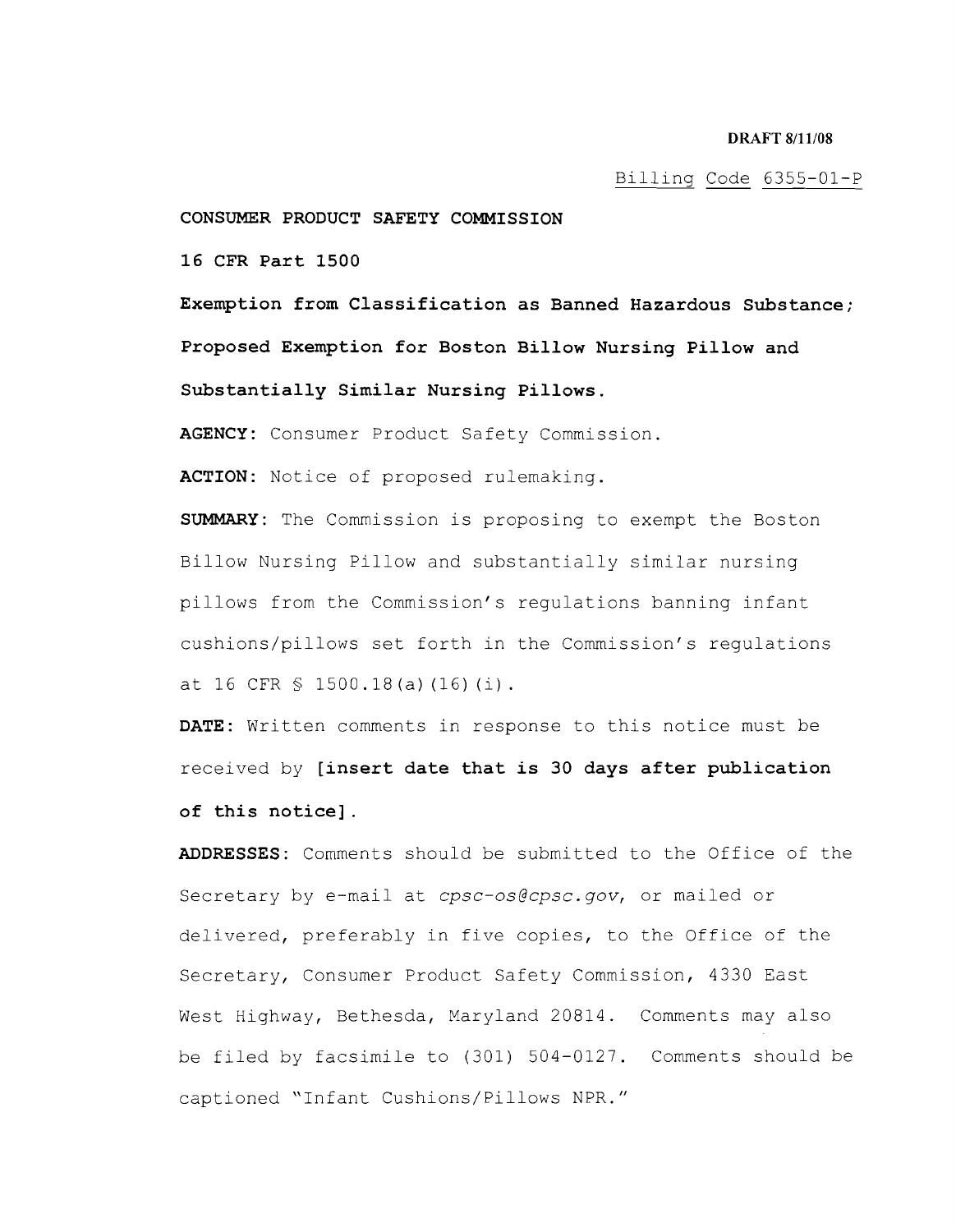### **DRAFT 8/11108**

**FOR FURTHER INFORMATION CONTACT:** Suad Wanna-Nakamura, Directorate for Health Sciences, **U.S.** Consumer Product Safety Commission, 4330 East West Highway, Bethesda, Maryland 20814; telephone (301) 504-7252; e-mail *snakamura@cpsc.gov.* 

### **SUPPLEMENTARY INFORMATION:**

### **A. Background**

Between 1985 and 1992, there were 35 infant deaths associated with the use of infant cushions/pillows (also known, among other names, as "baby beanbag pillows" and "beanbag cushions") . In almost all of the cases where the infant's position could be determined, the infant was in a prone, face down, position. 55 FR 42202. The Commission initiated a rulemaking proceeding to determine whether a ban was necessary to address an unreasonable risk of injury and death associated with these types of infant cushions/pillows. Due to the number of infant deaths associated with these products, the Commission proposed a rule to ban infant cushions/pillows with certain characteristics. 56 FR 32352. On June 23, 1992, the Commission issued a rule codified at 16 CFR § 1500.18(a) (16) (i), banning infant cushions/pillows that: (1) have a flexible fabric covering; (2) are loosely filled with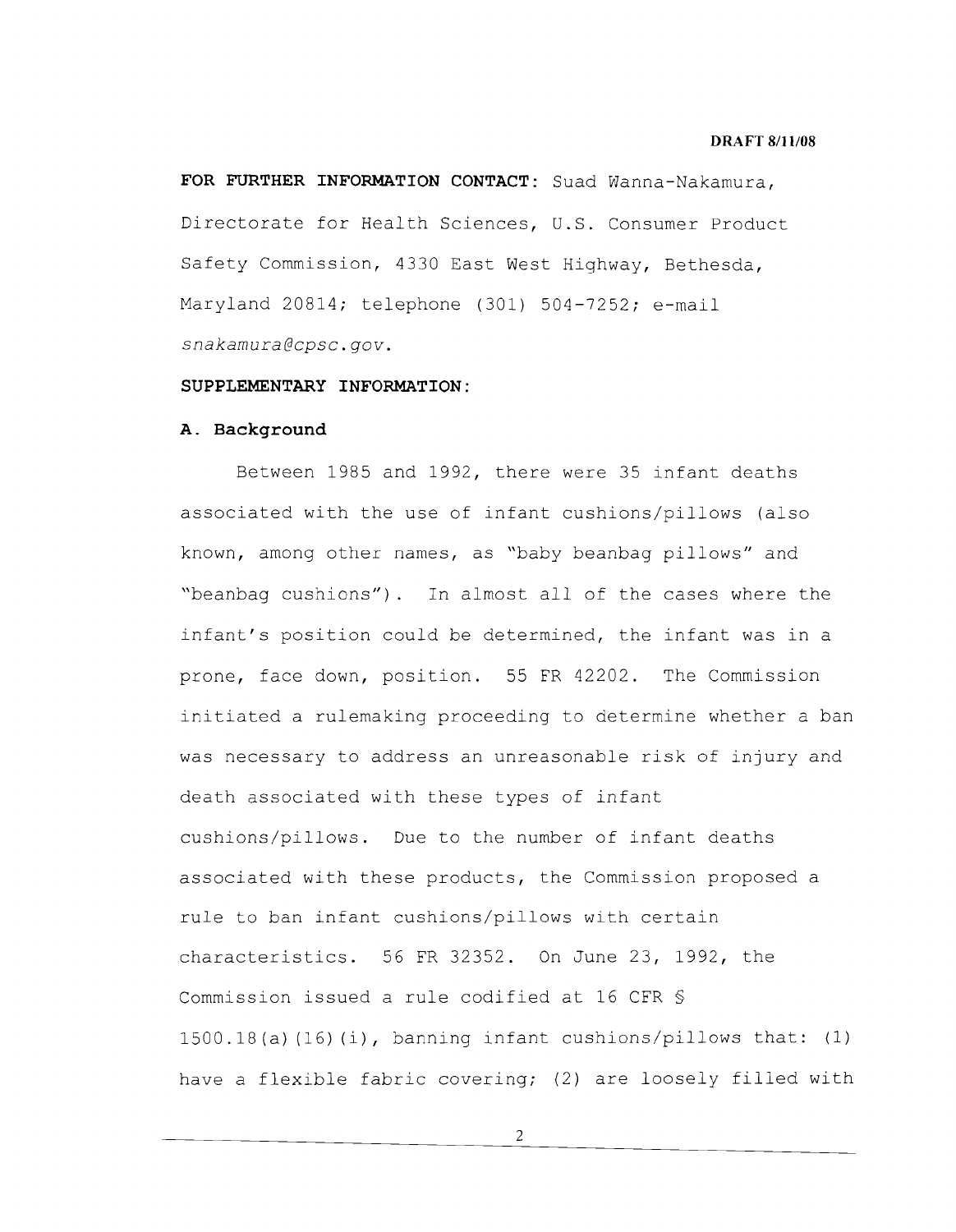a granular material, including but not limited to, polystyrene beads or pellets; (3) are easily flattened; (4) are capable of conforming to the body or face of an infant; and (5) are intended or promoted for use by children under one year of age. 57 FR 27912.

On July 17, 2005, Boston Billows, Inc. (Boston Billows) submitted a petition requesting an amendment to 16 CFR § 1500.18(a)  $(16)$  (i)  $(A) - (E)$  to allow an exception to the ban. The petitioner is the manufacturer of the Boston Billow Nursing Pillow, a granularly filled, C-shaped pillow intended for use by mothers when breastfeeding.

### **B. The ANPR**

The Commission issued an advance notice of proposed rulemaking (ANPR) on September 27, 2006, to assess whether a rulemaking was necessary to address any unreasonable risk of injury or death which may be associated with infant cushions/pillows. 71 FR 56418. In addition to the Boston Billow Nursing Pillow, which met the criteria of the ban, there appeared to be a proliferation of other infant cushions/pillows or pillow-like products in the marketplace, including nursing pillows which met some, but not all, of the criteria set forth in the ban. The potential regulatory alternatives noted included whether to: 1) amend the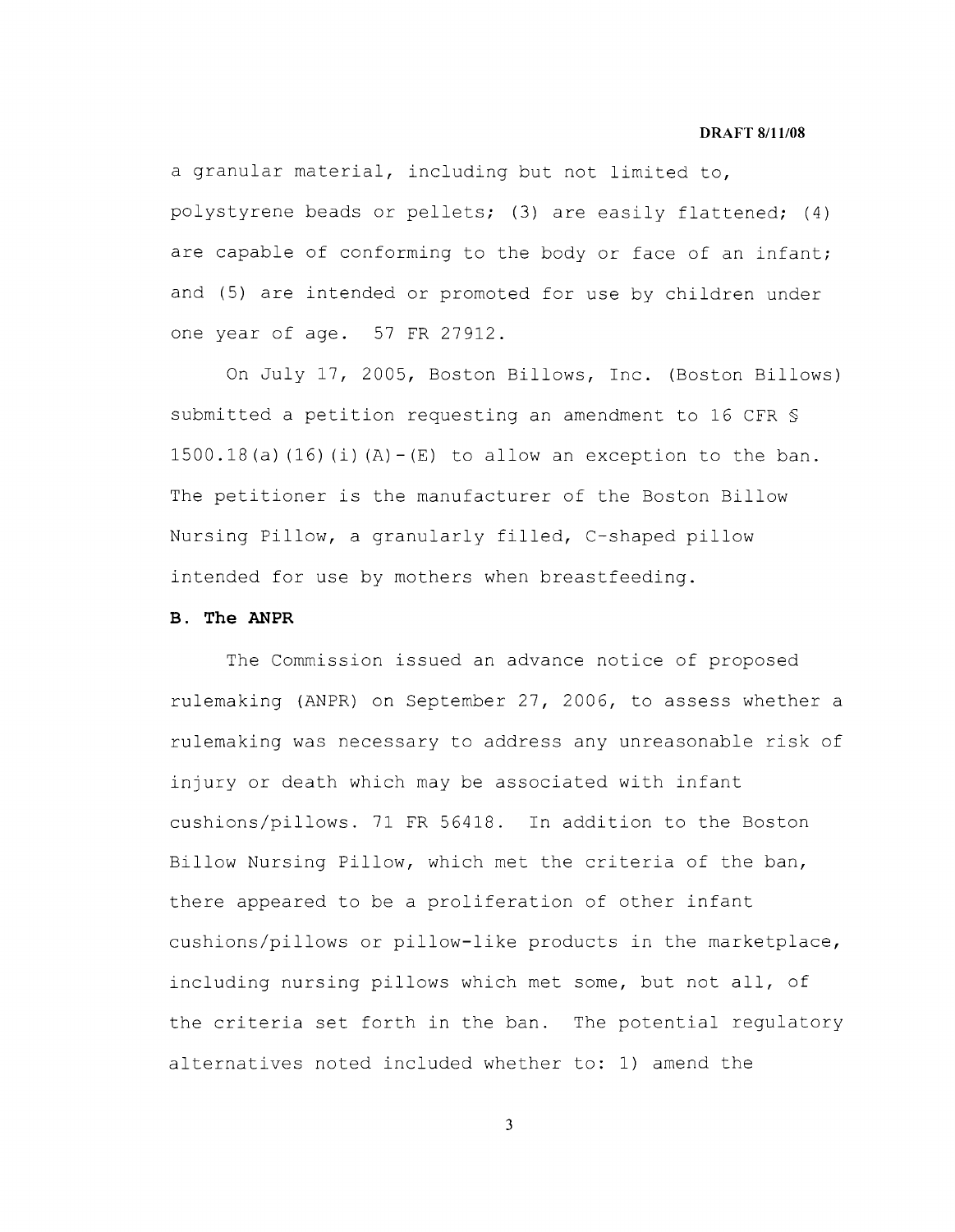regulation to allow an exemption to the ban; 2) delete, revise or add criteria to the ban; 3) leave the existing regulation unchanged; or 4)repeal the existing regulation. Nine written comments were received in response to the ANPR in support of Boston Billows' request for exemption from the ban. After review of the comments, incident reports and other available information, the Commission determined there was insufficient data or product information on infant cushions or pillow-like products, other than the Boston Billow Nursing Pillow, to proceed with further rulemaking on those products at this time. Accordingly, a notice terminating the rulemaking on infant cushions/pillows or pillow-like products intended for use by infants, other than with respect to the Boston Billow Nursing Pillow and substantially similar nursing pillows, appears elsewhere in this *Federal Register.* 

### **C. The Proposed Exemption**

The ban on infant cushions/pillows was promulgated pursuant to the Federal Hazardous Substances Act (FHSA), 15 **U.S.C.** 1261 et *seq.* Section 2(f) (1) (D) of the FHSA defines "hazardous substance" to include any toy or other article intended for use by children which the Commission determines, by regulation, presents an electrical,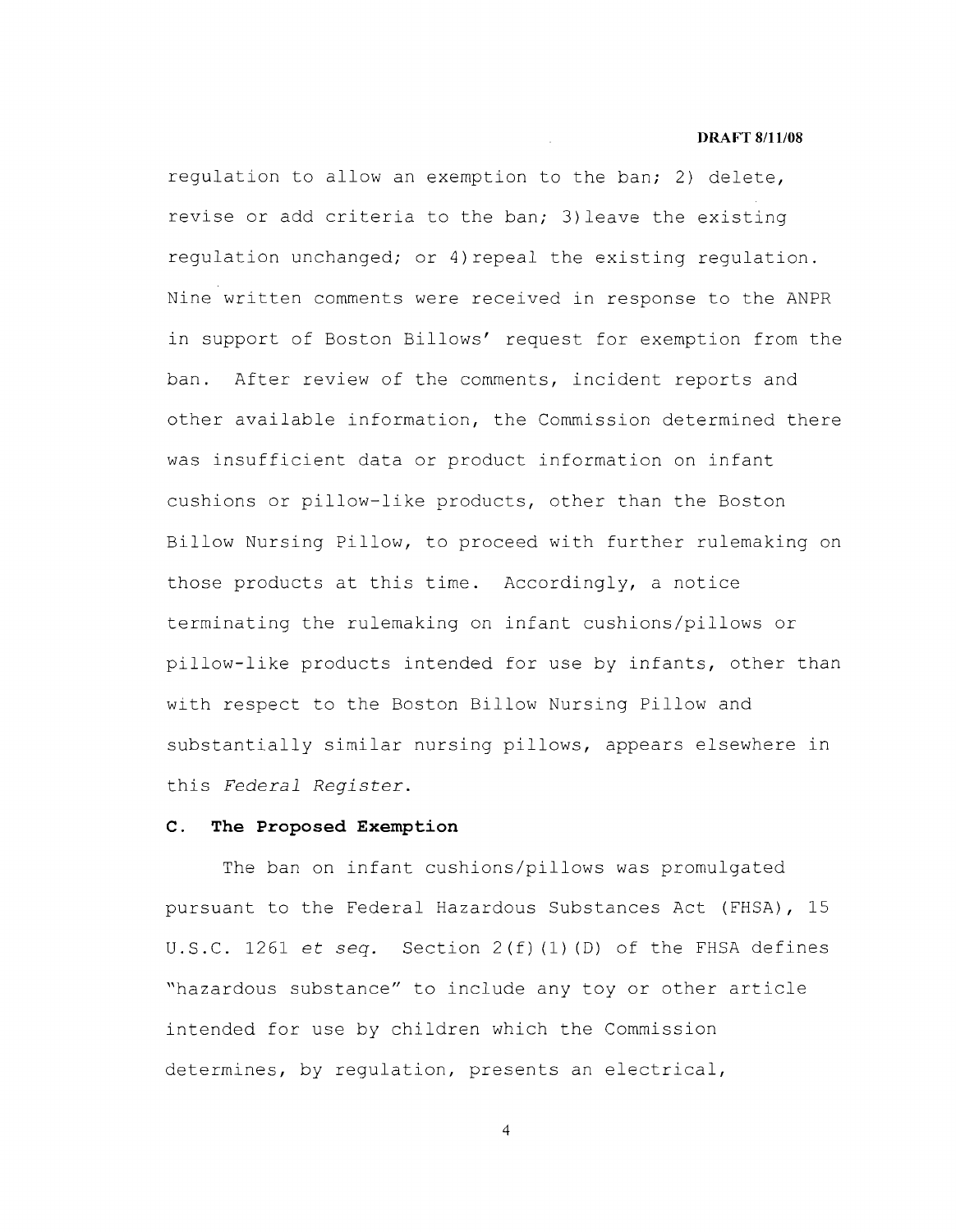#### **DRAFT 8/ll/08**

mechanical, or thermal hazard.  $15 \text{ U.S.C. } 1261 \text{ (f) (I) (D)}$ . An article may present a mechanical hazard if its design or manufacture presents an unreasonable risk of personal injury or illness during normal use or when subjected to reasonably foreseeable damage or abuse. 15 **U.S.C.** 1261(s). To grant Boston Billows' request for an exemption, the Commission must find that the Boston Billow Nursing Pillow does not present an unreasonable risk of injury from the mechanical hazard that the banning rule was intended to prevent.

Commission staff reviewed the incident data on infant cushions and nursing pillows for the period of January 1992 through June 2007. Staff also reviewed additional data from July 2007 through May 2008. Since 1992, there have been no reported deaths associated with infant cushions meeting the definition of a banned infant cushion/pillow. However, staff identified 531 infant deaths associated with pillows and cushions that did not meet the definition of a banned infant cushion/pillow. (From January 1992 through June 2007, there were 484 deaths reported and from July 2007 through May 2008, there were an additional 47 deaths reported.) The majority of these incidents involved adult pillows and sofa cushions which possess many of the same characteristics as the banned bean bag cushions. These products have soft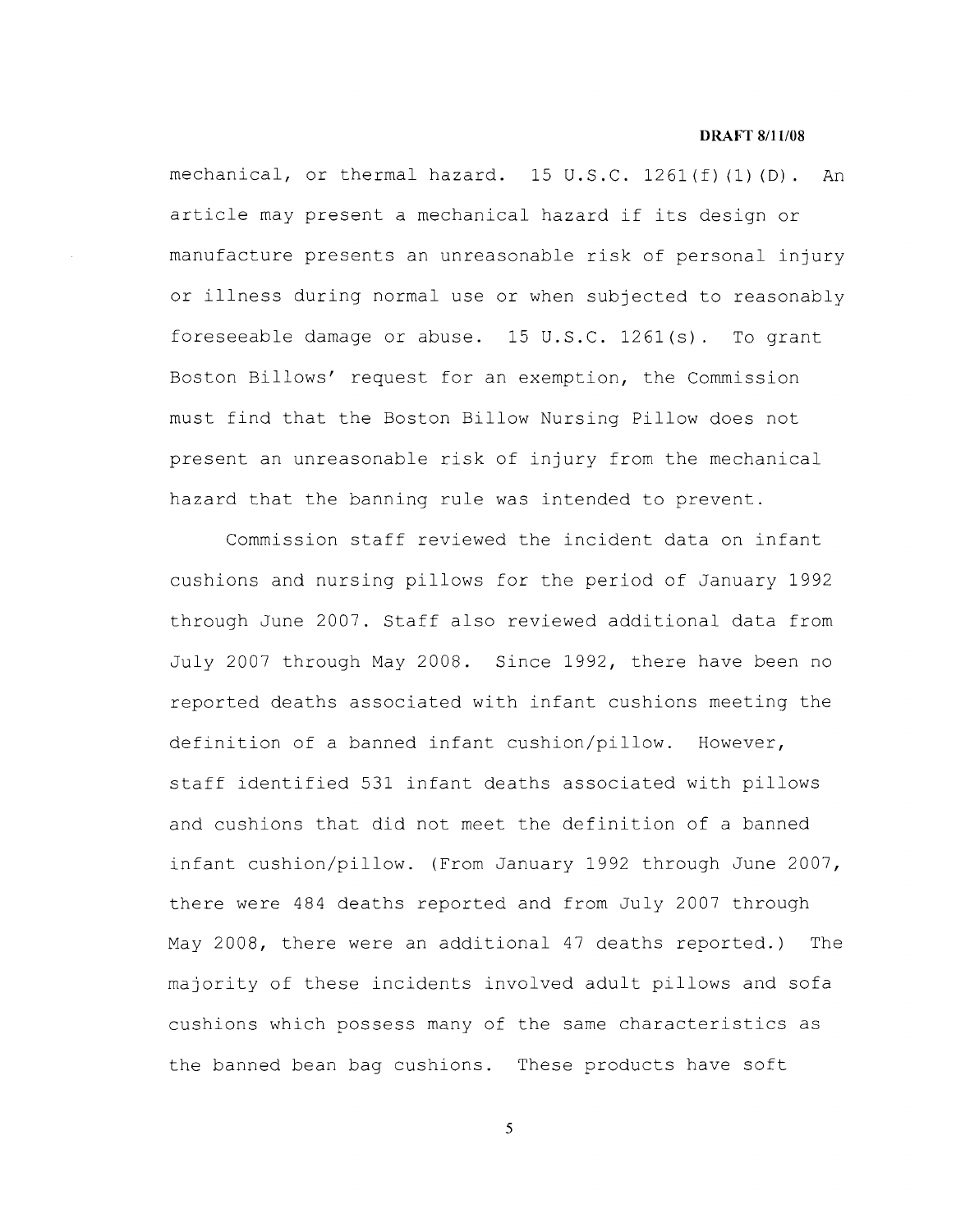covers and flexible filling material that can conform to an infant's face. A variety of pillow types and cushions with different types of filling including foam, feathers, and polyester were involved in the incidents. In this data set, two infant deaths have been associated with a polyester filled nursing pillow (which does not meet the definition of a banned infant cushion/pillow). One incident occurred in 2001 when a four month old infant was placed to sleep on his stomach in a playpen with his head resting on the nursing pillow. The second incident occurred in 2007, when a 46 day old infant was placed in a prone position inside a crib with his head propped on the nursing pillow.

CPSC staff was also made aware of three additional deaths in 2006 where a nursing pillow was in the infant's sleep environment. The pillows involved with these deaths were polyester filled crescent-shaped nursing pillows not subject to the CPSC's infant cushion ban. The cause of these deaths in all cases was initially determined by the medical examiner to be Sudden Infant Death Syndrome (SIDS)/undetermined .. In 2008, the New York Westchester County Child Fatality Review Team examined the case files for these deaths. Further investigation of these incidents, including review of documents and photographs from the New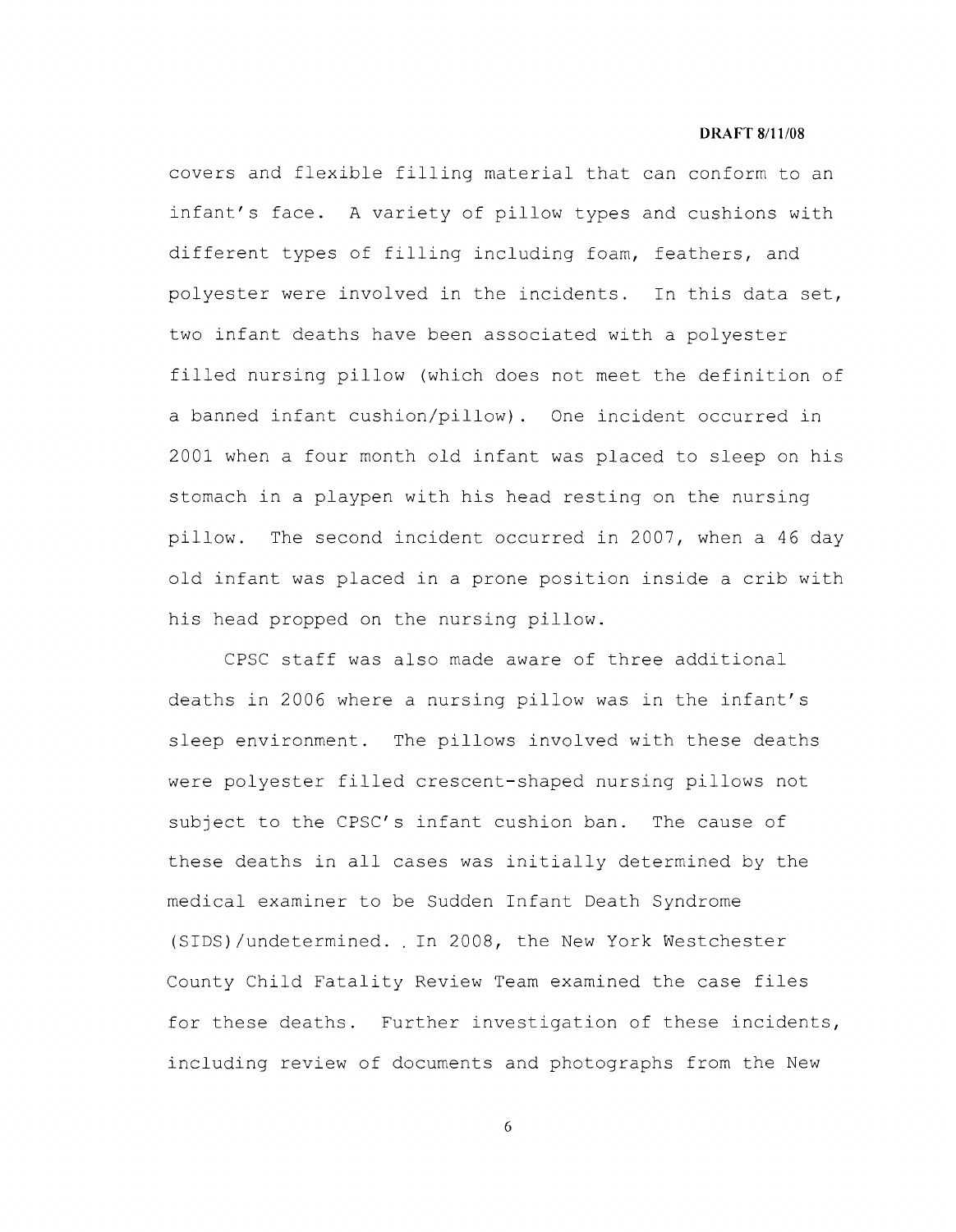York Westchester County Child Fatality Review Team and investigator interviews reveals that in two of the three deaths, while nursing pillows were in the sleep environment, the deaths were deemed to be caused by SIDS/undetermined and could not be causally connected to nursing pillows. With regard to the third death, the infant propped to sleep in a prone position on a crescent-shaped nursing pillow. In summary, from 1992 to the present, staff is aware of a total of three cases where infants died from suffocation after being placed to sleep in a prone position with their heads propped on polyester filled crescent-shaped nursing pillows.

Staff's review revealed that in the vast majority of the 531 deaths associated with pillows and cushions, the infants were found in the prone position, lying on top of the pillow/cushion or with the head or neck propped on the pillow/cushion. A quarter of the deaths occurred in infant cribs, bassinets, cradles and playpens, while the rest occurred outside the normal infant sleep areas, such as on adult beds, on sofas, or on the floor. As with the banned infant bean bag cushion, these pillows and cushions can cause death by suffocation/asphyxiation when an infant is placed to sleep face down on them. According to staff, the analysis of the data does not reveal an increased risk due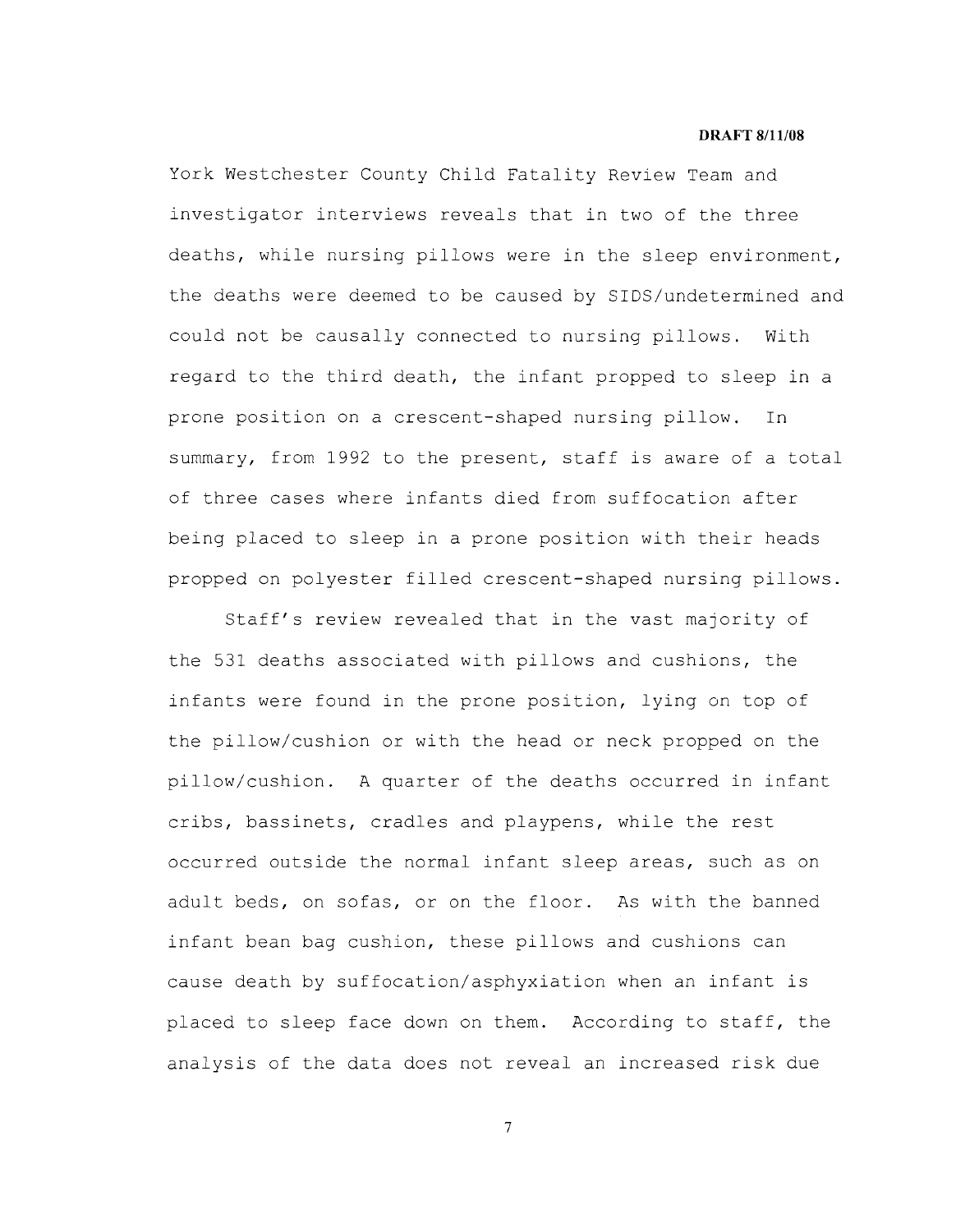to any specific type of pillow or cushion filling, but rather it is the softness and malleability which are inherent properties of pillows that are the primary risk factors. The comparative risk of suffocation based upon filling is unknown; however, the greatest common risk factor is that infants were found in the prone position, face down, in the majority of the 531 deaths.

Prone sleeping is a high risk factor for infant suffocation on cushions/pillows. The limited physical and developmental capabilities of infants render them susceptible to danger from suffocation in certain sleeping environments. Physiological abnormalities and delays in the development of vital systems can further hamper an infant's ability to react to a hazardous condition. Infants who are not placed on their backs are especially at risk for suffocation on any type of soft pillow, regardless of the type of filling.

In 1992, the American Academy of Pediatrics, in an effort to reduce the risk of SIDS, recommended that babies always be placed on their backs when put to sleep. As a result of this campaign, Sudden Infant Death Syndrome (SIDS) deaths between 1992 and 2004 in the United States decreased from 5,000 per year to 2,246 per year (based on vital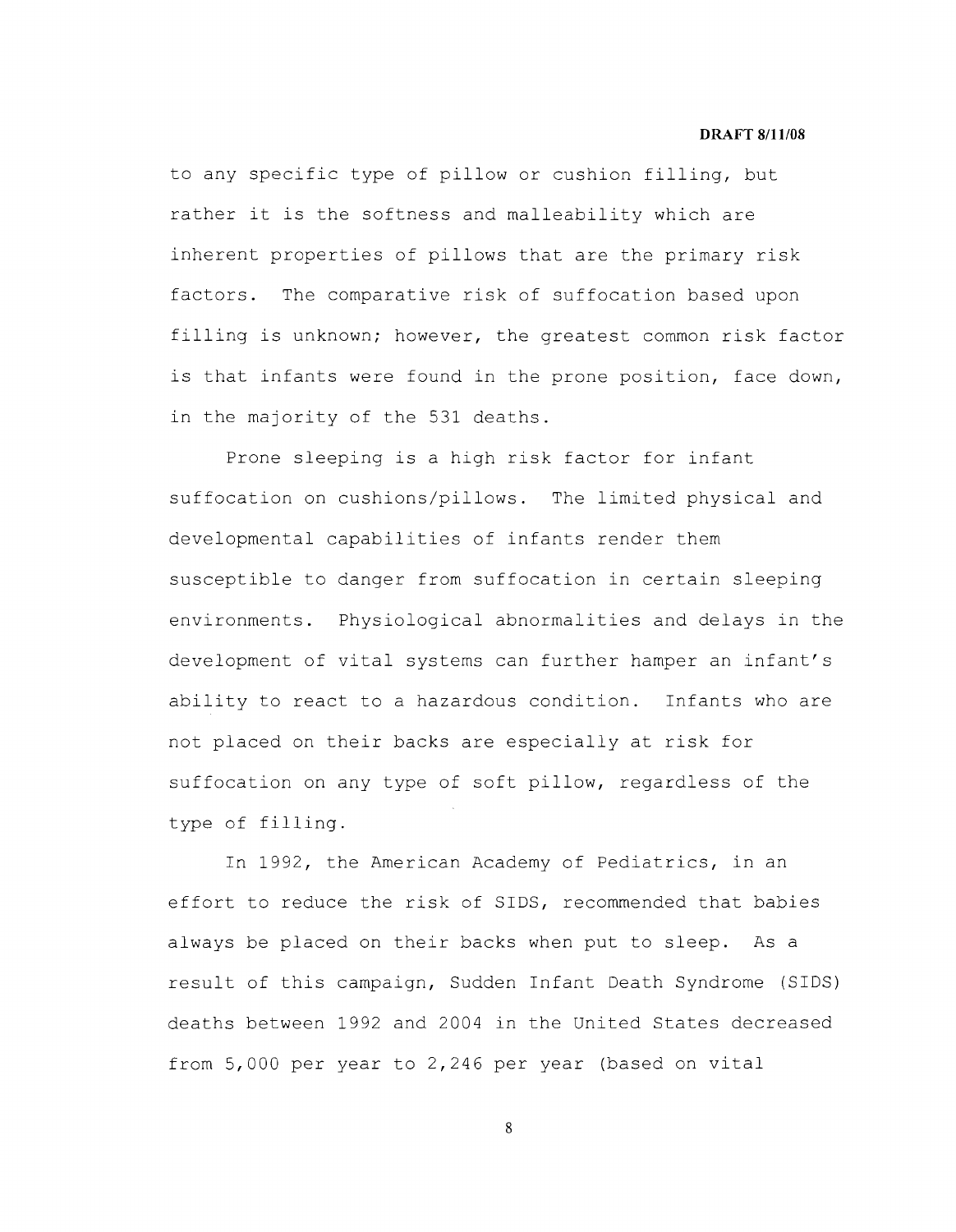statistics data of the United States). Although there has been a steady decrease in SIDS deaths, staff found there has not been a similar decrease in infant deaths associated with pillows and cushions. Even though the recommendation to place infants to sleep on their backs is being promoted, staff believes that the data indicates that there are still a significant number of people who continue to place infants to sleep in the prone position. For this reason, staff recommends increased information dissemination targeted at the population of caregivers whose infants are not placed to sleep in the supine position. Increased compliance with the recommendation for supine sleep, as well as continued vigilance in ensuring a safe sleeping environment, would have benefits in reducing the risk of infant suffocation deaths caused by adult pillows, sofa cushions, and other pillows as well as further reducing incidents involving SIDS.

In light of the ongoing risks posed by infant cushions/pillows when used in the sleep environment, the Commission found no justification for repealing the ban on infant cushions/pillows at this time. However, nursing pillows perform a related but different function than infant cushions/pillows. The purpose of nursing pillows is to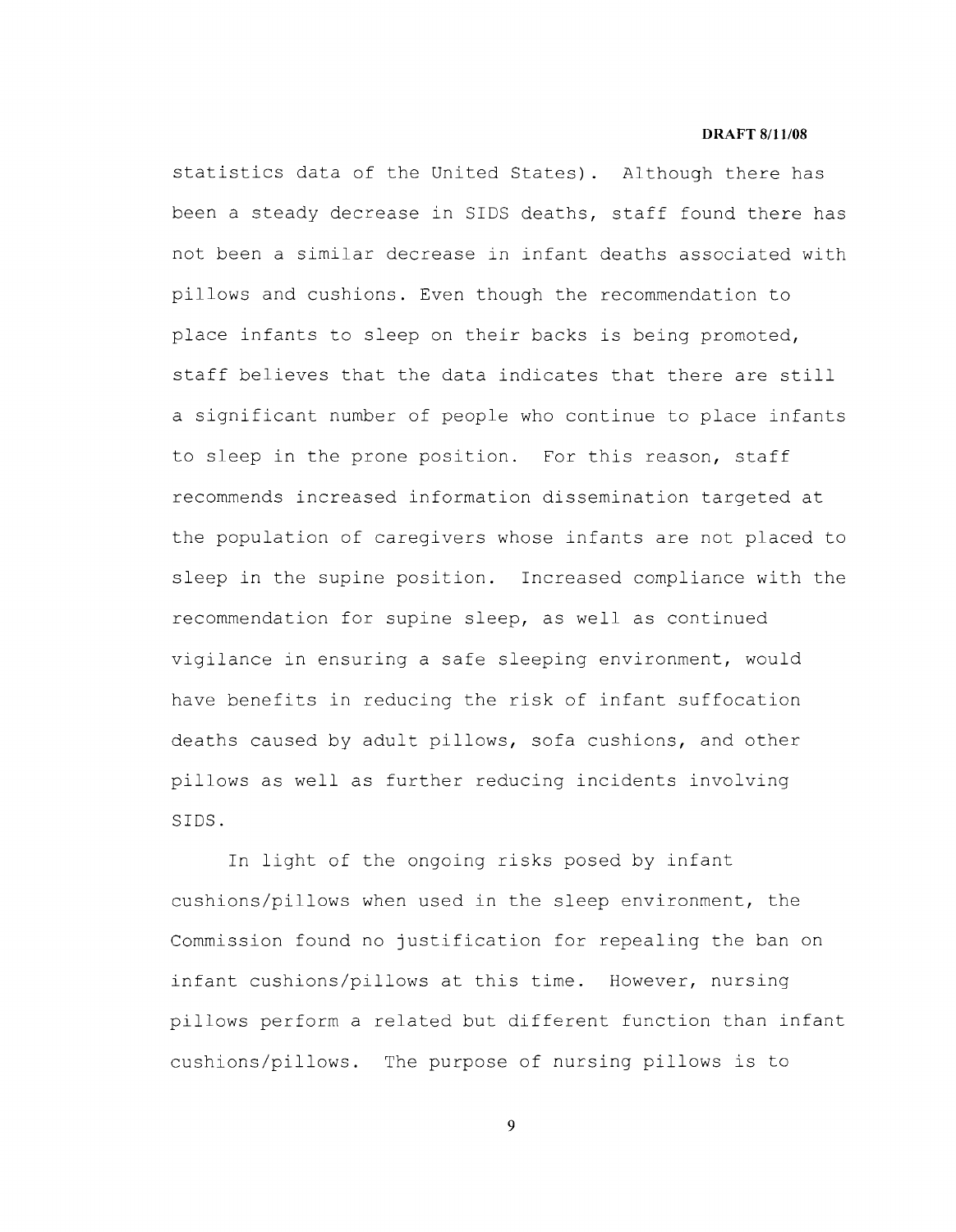provide a place for the mother to rest her arms while breastfeeding. The nursing pillow may also serve to give moldable but firm support to enhance comfort during extended periods when changing position during breastfeeding is difficult. The main risk of suffocation arises if the nursing pillow enters into the infant sleeping environment because suffocation can occur if children fall asleep on them in the prone position. However, an infant placed to sleep on any pillow or cushion, including a nursing pillow, in the prone position, is at risk for suffocation, regardless of size, type, shape of pillow or filling. Staff's review showed that when used for its intended purpose--nursing--the risk of infant suffocation on nursing pillows, including the Boston Billow Nursing Pillow, is very low. Staff estimates that 900,000 new nursing pillows are sold annually and that nursing pillows were used by approximately 1.8 million mothers in 2004. Exempting the Boston Billow Nursing Pillow would increase consumer choice by allowing consumers an alternative to the nursing pillows already in the marketplace. Based on the staff's assessment, the Commission preliminarily concludes that an exemption from the ban on infant cushions/pillows should be granted for the Boston Billow Nursing Pillow and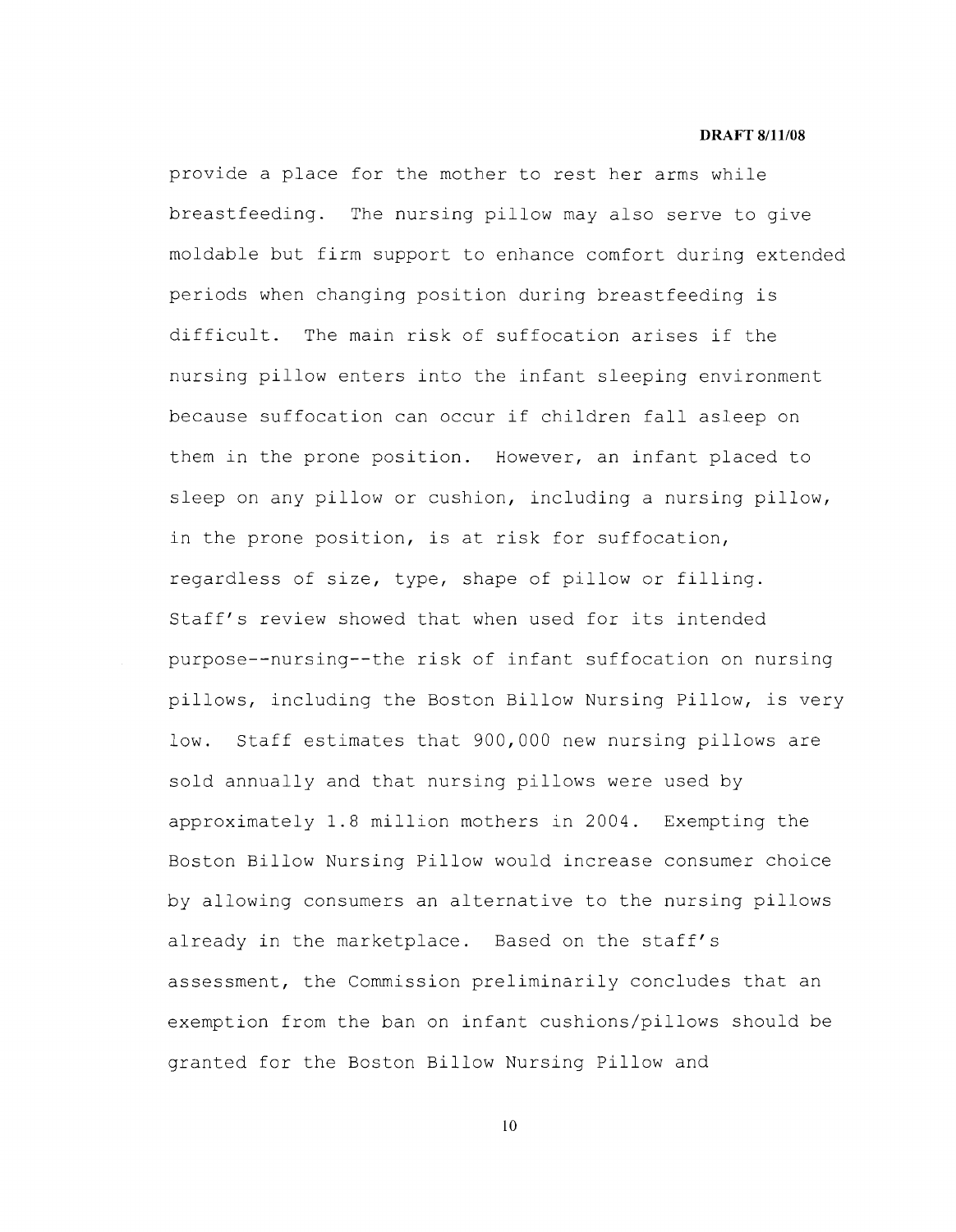# substantially similar nursing pillows. $1/$

## **D. Regulatory Flexibility Act Certification**

Under the Regulatory Flexibility Act (RFA), when an agency issues a proposed rule, it generally must prepare an initial regulatory flexibility analysis describing the impact the proposed rule is expected to have on small entities. 5 U.S.C. 603. The RFA does not require a regulatory flexibility analysis if the head of the agency certifies that the rule will not have a significant effect on a substantial number of small entities.

The proposed exemption gives all companies more flexibility in the choice of material used in manufacturing nursing pillows. The exemption is deregulatory in nature and will not impose any additional costs on businesses of any size. Consequently, the Commission concludes that the proposed amendment exempting the Boston Billow Nursing Pillow and substantially similar nursing pillows would not

 $1/2$ On February 1, 2008, Acting Chairman Nancy Nord and Commissioner Thomas Moore voted 2-0 to direct the Office of the General Counsel to prepare a notice of proposed rulemaking proposing an exemption for the Boston Billow nursing pillow and substantially similar nursing pillows. Acting Chairman Nord also voted to request ASTM to develop a product warning label for the product class.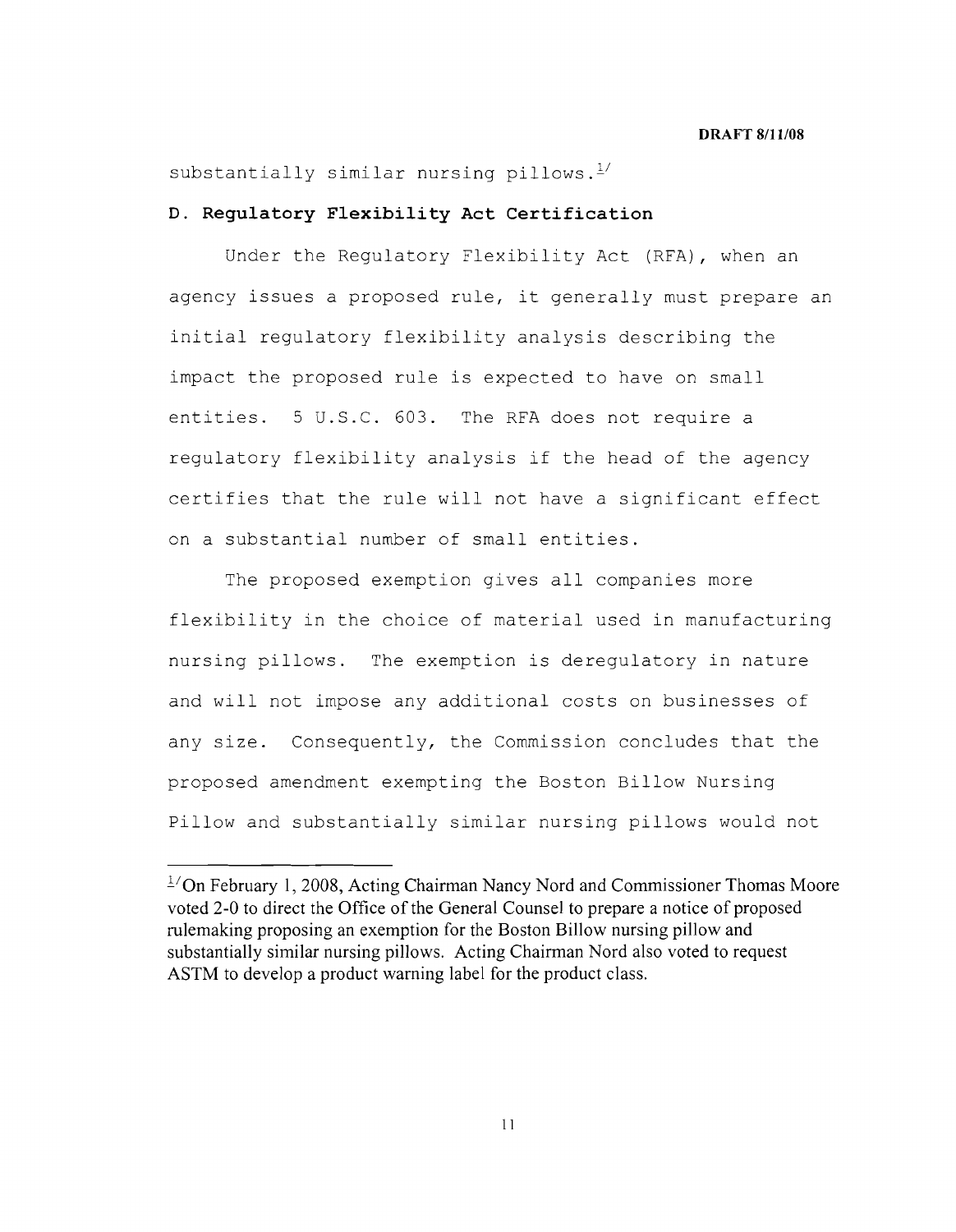have a significant impact on a substantial number of small entities.

# **E. Environmental Considerations**

Generally, CPSC rules are considered to "have little or no potential for affecting the human environment," and environmental assessments are not usually prepared for these rules (see 16 **C.F.R.** 1021.5(c) (l)). Nothing in this proposed rule alters that expectation. Therefore, the Commission does not expect the proposal to have any negative environmental impact.

## **F. Executive Orders**

According to Executive Order 12988 (February 5, 1996), agencies must state in clear language the preemptive effect, if any, of new regulations. The preemptive effect of this proposed regulation is stated in section 18 of the FHSA. 15 U.S.C. 1261n.

### **List of Subjects in 16 CFR Part 1500**

Consumer protection, Hazardous materials, Hazardous substances, Imports, Infants and children, Labeling, Law enforcement, and Toys.

# **G. Conclusion**

For the reasons stated above, the Commission proposes to amend title 16 of the Code of Federal Regulations as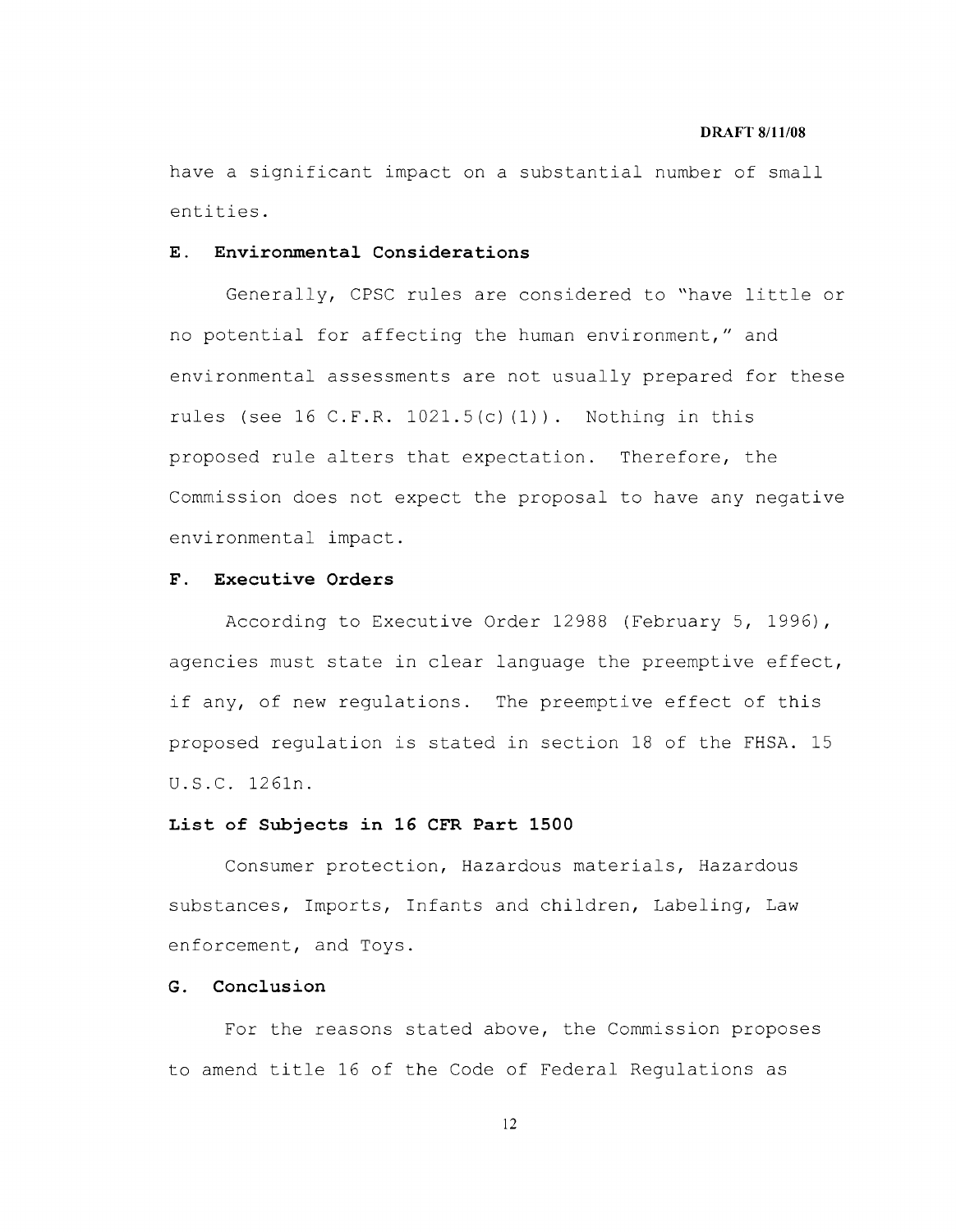follows:

**PART 1500 - HAZARDOUS SUBSTANCES AND ARTICLES:** 

# **ADMINISTRATION AND ENFORCEMENT REGULATIONS**

1. The authority for part 1500 continues to read as follows:

**Authority:** 15 U.S.C. 1261-1278.

2. Section 1500.86 is amended by adding a new paragraph (a) (8) to read as follows:

**§ 1500.86 Exemptions from classification as banned toy or other banned article for use by children.** 

(a)  $* * * *$ 

(8) Boston Billow Nursing Pillow and substantially similar nursing pillows that may otherwise meet the criteria of the banned infant cushion/pillow at 16 C.F.R. § 1500.18 (a) (16) (i).

Dated: National Contract of the Contract of the Contract of the Contract of the Contract of the Contract of the Contract of the Contract of the Contract of the Contract of the Contract of the Contract of the Contract of th

Todd A. Stevenson, Secretary Consumer Product Safety Commission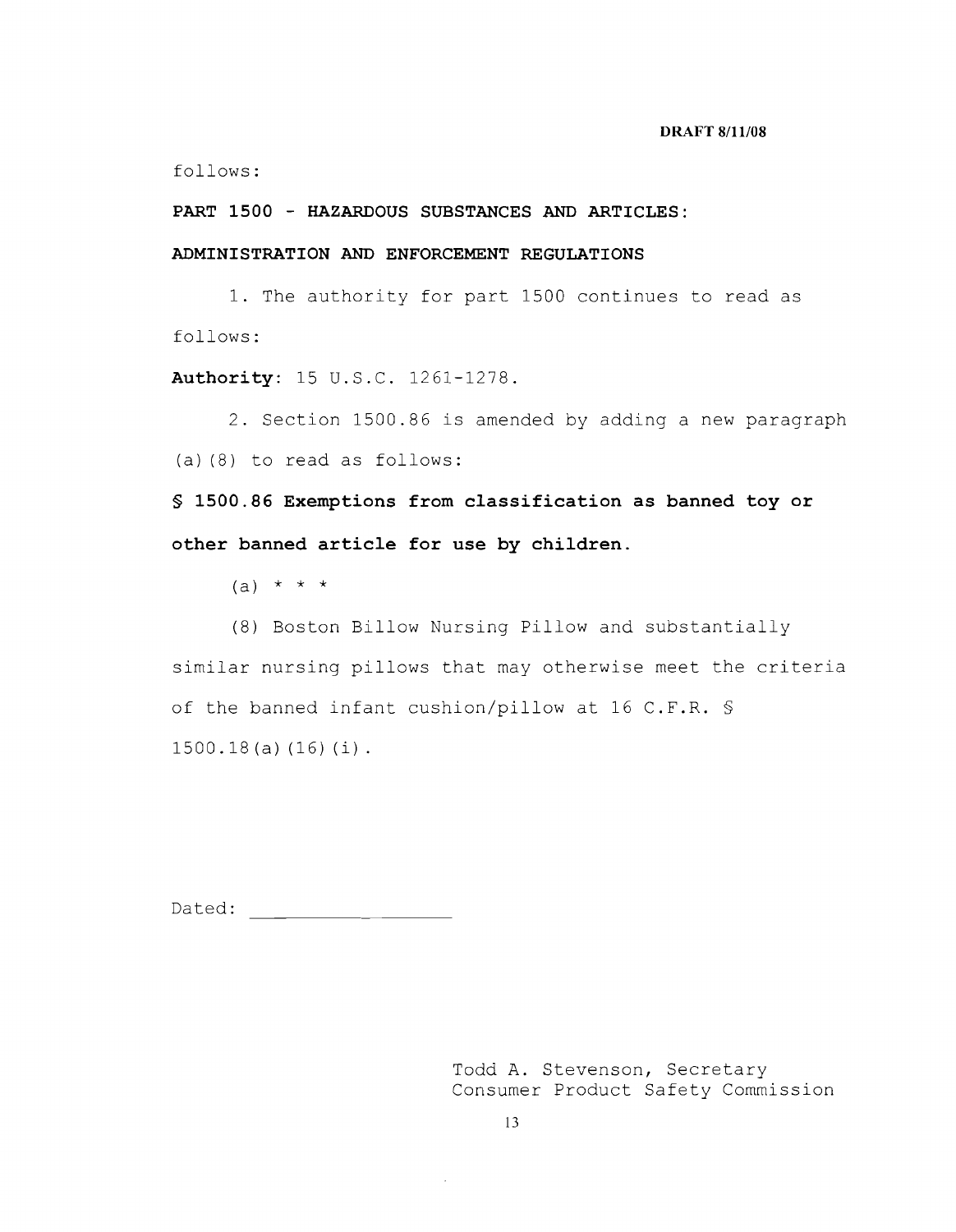Billing Code 6355-01-P

### **CONSUMER PRODUCT SAFETY COMMISSION**

**16 CFR Part 1500** 

**Infant Cushions/Pillows; Termination of Rulemaking Other than With Respect to Boston Billow Nursing Pillow and Substantially Similar Nursing Pillows** 

**AGENCY:** Consumer Product Safety Commission.

**ACTION:** Termination of rulemaking proceeding other than with respect to Boston Billow Nursing Pillow and substantially similar nursing pillows.

**SUMMARY:** On September 27, 2006, the Commission issued an advance notice of proposed rulemaking (ANPR) to assess whether a rulemaking was necessary to address any unreasonable risk of injury or death which may be associated with the proliferation of infant cushions/pillows and pillow-like products intended for infants in the marketplace, including the Boston Billow Nursing Pillow. 71 FR 56418. After review of the comments, incident reports and other available information, the Commission has determined there is insufficient data or product information on infant cushions/pillows or pillow-like products, other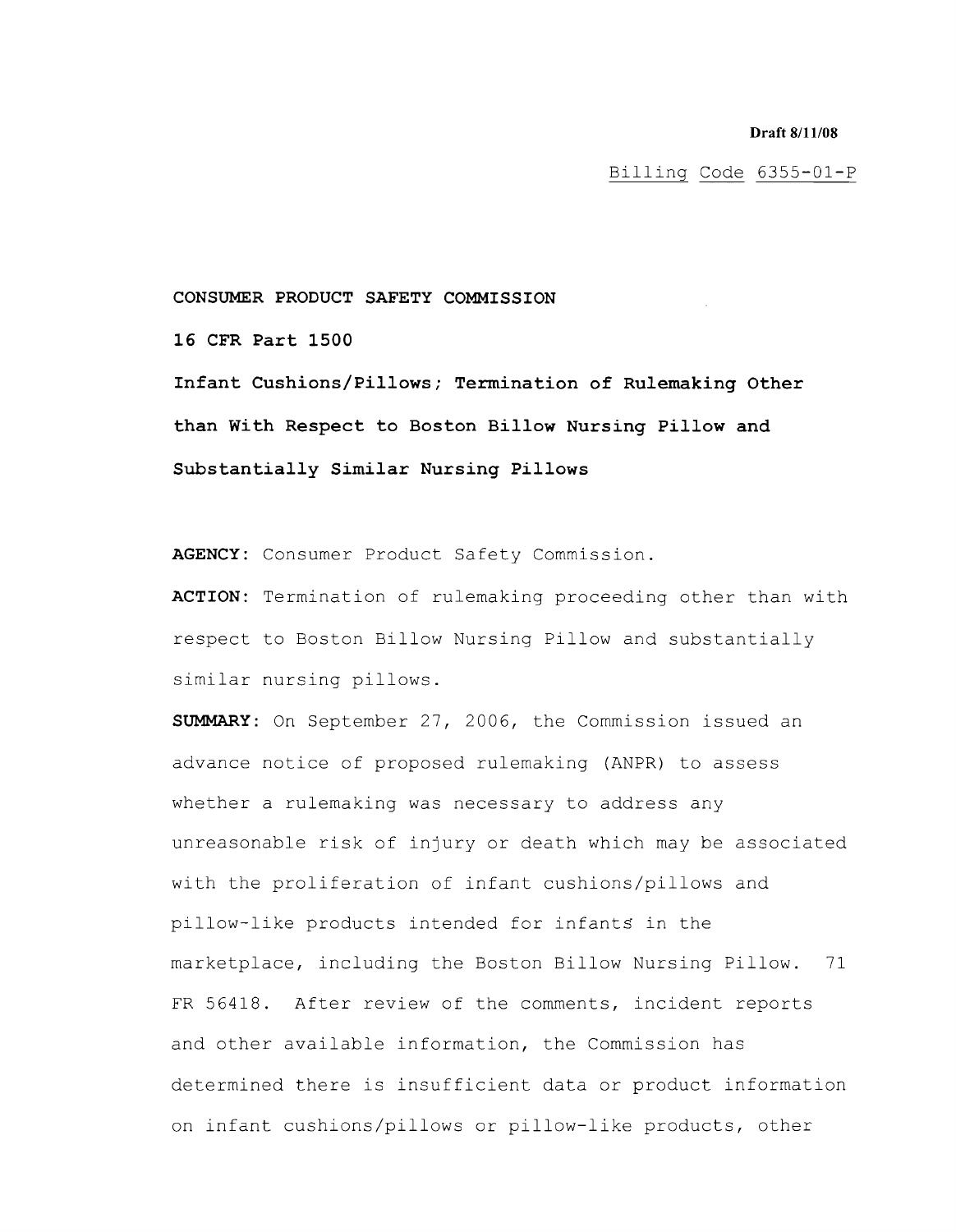than the Boston Billow Nursing Pillow and substantially similar nursing pillows, to proceed with further rulemaking on those products at this time. Based on these findings, the Commission terminates the infant cushion/pillow rulemaking other than with respect to the Boston Billow Nursing Pillow and substantially similar nursing pillows. **DATE:** The termination is effective upon publication of this notice in the *Federal Register.* 

**FOR FURTHER INFORMATION CONTACT:** Suad Wanna-Nakamura, Directorate for Health Sciences, **u.S.** Consumer Product Safety Commission, 4330 East West Highway, Bethesda, Maryland 20814; telephone (301) 504-7252; e-mail *snakamura@cpsc.gov.* 

# **SUPPLEMENTARY INFORMATION:**

### **A. Background**

Between 1985 and 1992, there were 35 infant deaths associated with the use of infant cushions/pillows (also known, among other names, as "baby beanbag pillows" and "beanbag cushions") . In almost all of the cases where the infant's position could be determined, the infant was in a prone, face down, position. 55 FR 42202. The Commission initiated a rulemaking proceeding to assess whether a ban was necessary to address an unreasonable risk of injury and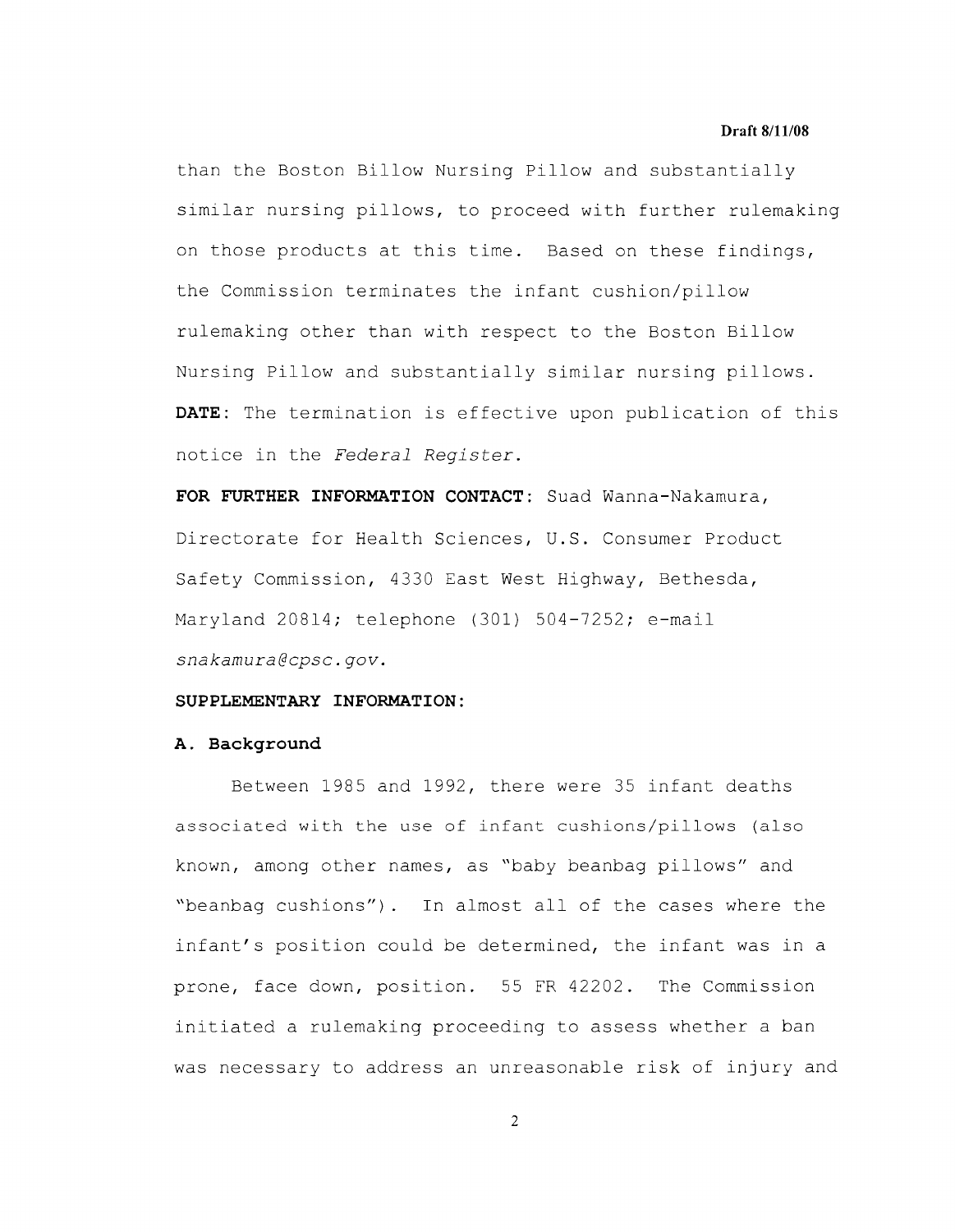death associated with these types of infant cushions/pillows. Due to the number of infant deaths associated with these products, the Commission proposed a rule to ban infant cushions/pillows with certain characteristics. 56 FR 32352. On June 23, 1992, the Commission issued a rule codified at 16 CFR § 1500.18(a)(16)(i), banning infant cushions/pillows that: (1) have a flexible fabric covering; (2) are loosely filled with a granular material, including but not limited to, polystyrene beads or pellets; (3) are easily flattened; (4) are capable of conforming to the body or face of an infant; and (5) are intended or promoted for use by children under one year of age. 57 FR 27912.

On July 17, 2005, Boston Billows, Inc. (Boston Billows) submitted a petition requesting an amendment to 16 CFR §  $1500.18$  (a) (16) (i) (A)  $-$  (E) to allow an exception to the ban. The petitioner is the manufacturer of the Boston Billow Nursing Pillow, a granularly filled, C-shaped pillow intended for use by mothers when breastfeeding.

# **B. The ANPR**

The Commission issued an ANPR on September 27, 2006, to assess whether a rulemaking was necessary to address any unreasonable risk of injury or death which may be associated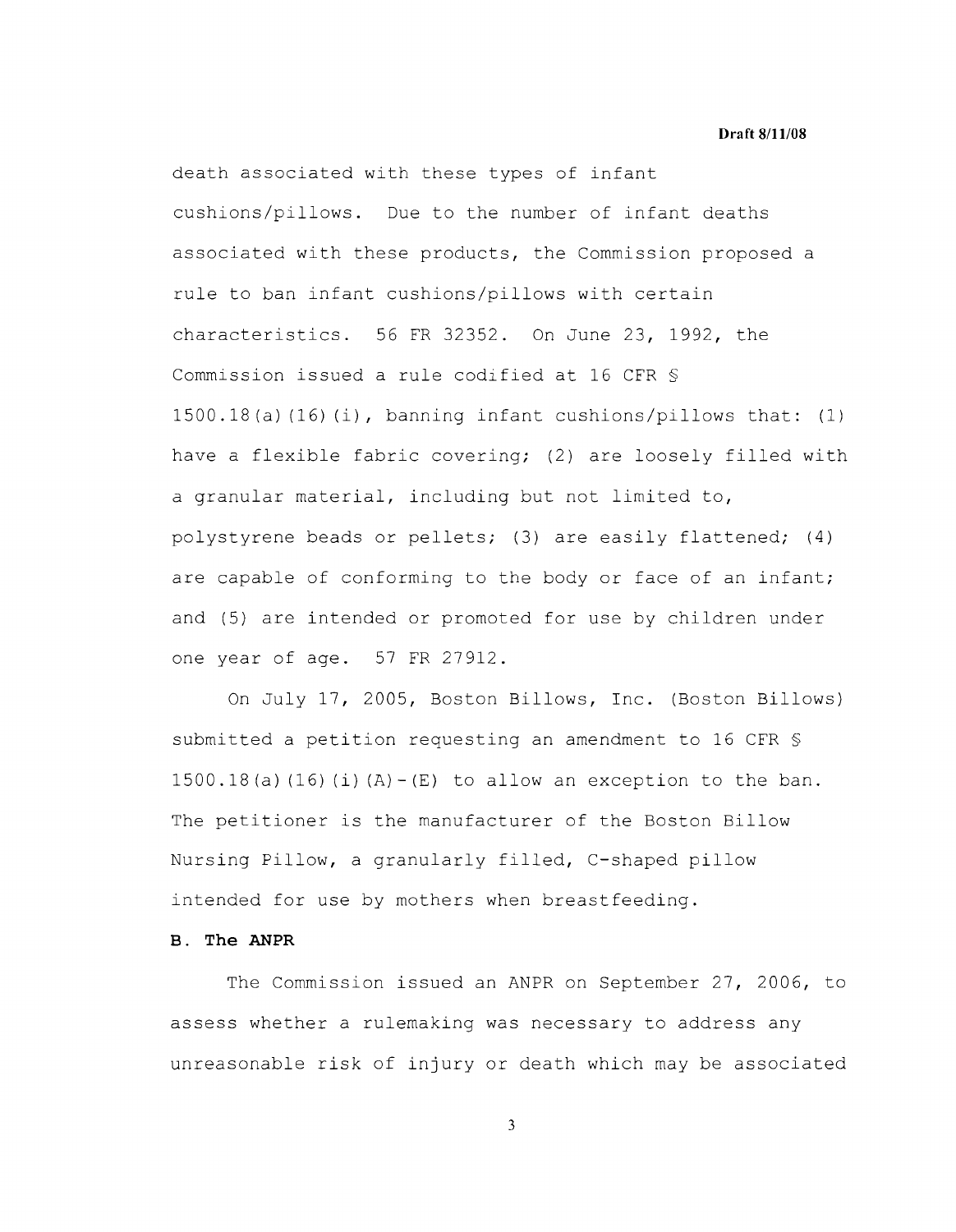with infant cushions/pillows. 71 FR 56418. In addition to the Boston Billow Nursing Pillow, which met the criteria of the ban, there appeared to be a proliferation of other infant cushions/pillows or pillow-like products in the marketplace, including nursing pillows which met some, but not all, of the criteria set forth in the ban. The potential regulatory alternatives noted included whether to: 1) amend the regulation to allow an exemption to the ban; 2) delete, revise or add criteria to the ban; 3)leave the existing regulation unchanged; or 4) repeal the existing regulation. Nine written comments were received in response to the ANPR in support of Boston Billows' request for exemption from the ban.

## **c. Incident Data**

Commission staff reviewed the incident data on infant cushions and nursing pillows for the period of January 1992 through June 2007. Staff also reviewed additional data from July 2007 through May 2008. Since 1992, there have been no reported deaths associated with infant cushions meeting the definition of a banned infant cushion/pillow. However, staff identified 531 infant deaths associated with pillows and cushions that did not meet the definition of a banned infant cushion/pillow. (From January 1992 through June 2007,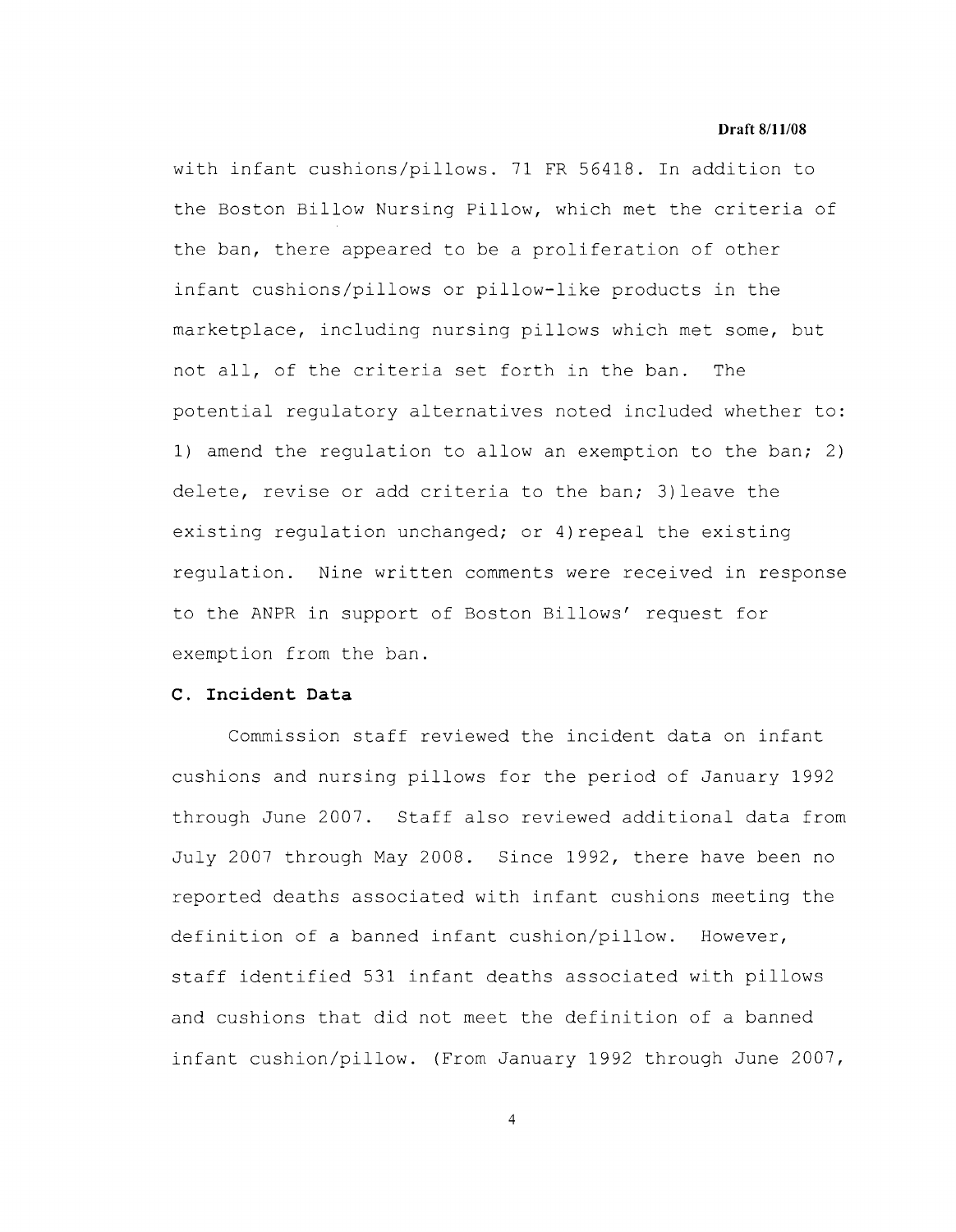there were 484 deaths reported and from July 2007 through May 2008, there were an additional 47 deaths reported.) The majority of these incidents involved adult pillows and sofa cushions which possess many of the same characteristics as the banned bean bag cushions. These products have soft covers and flexible filling material that can conform to an infant's face. A variety of pillow types and cushions with different types of filling including foam, feathers, and polyester were involved in the incidents. In this data set, two infant deaths have been associated with a polyester filled nursing pillow (which does not meet the definition of a banned infant cushion/pillow). One incident occurred in 2001 when a four month old infant was placed to sleep on his stomach in a playpen with his head resting on the nursing pillow. The second incident occurred in 2007, when a 46 day old infant was placed in a prone position inside a crib with his head propped on the nursing pillow.

CPSC staff was also made aware of three additional deaths in 2006 where a nursing pillow was in the infant's sleep environment. The pillows involved with these deaths were polyester filled crescent-shaped nursing pillows not subject to the CPSC's infant cushion ban. The cause of these deaths in all cases was initially determined by the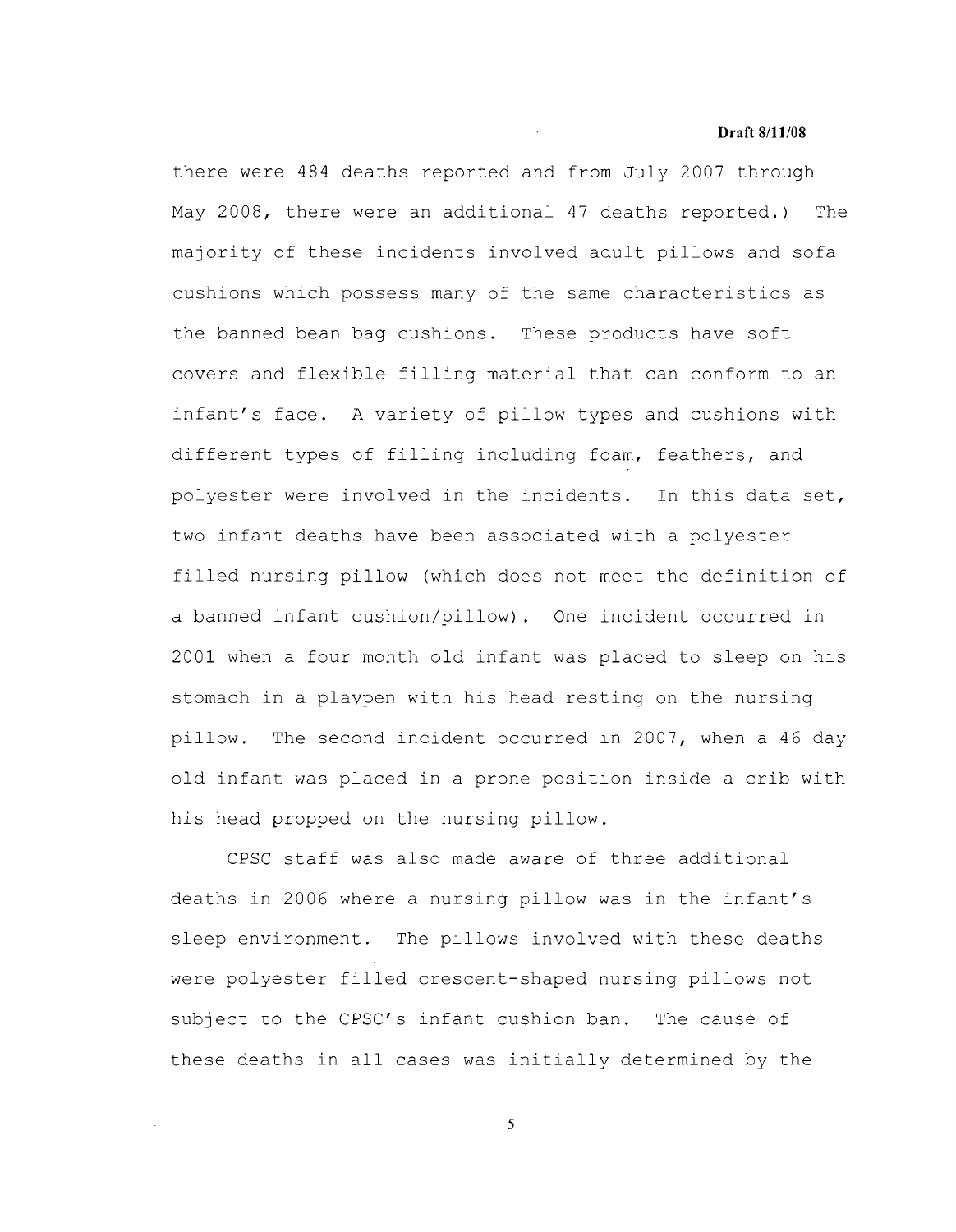medical examiner to be Sudden Infant Death Syndrome (SIDS)/undetermined. In 2008, the New York Westchester County Child Fatality Review Team examined the case files for these deaths. Further investigation of these incidents, including review of documents and photographs from the New York Westchester County Child Fatality Review Team and investigator interviews reveals that in two of the three deaths, while nursing pillows were in the sleep environment, the deaths were deemed to be caused by SIDS/undetermined and could not be causally connected to nursing pillows. With regard to the third death, the infant was propped to sleep in a prone position on a crescent-shaped nursing pillow. In summary, from 1992 to the present, staff is aware of a total of three cases where infants died from suffocation after being placed to sleep in a prone position with their heads propped on polyester filled crescent-shaped nursing pillows.

Staff's review revealed that in the vast majority of the 531 deaths associated with pillows and cushions, the infants were found in the prone position, lying on top of the pillow/cushion or with the head or neck propped on the pillow/cushion. A quarter of the deaths occurred in infant cribs, bassinets, cradles and playpens, while the rest occurred outside the normal infant sleep areas, such as on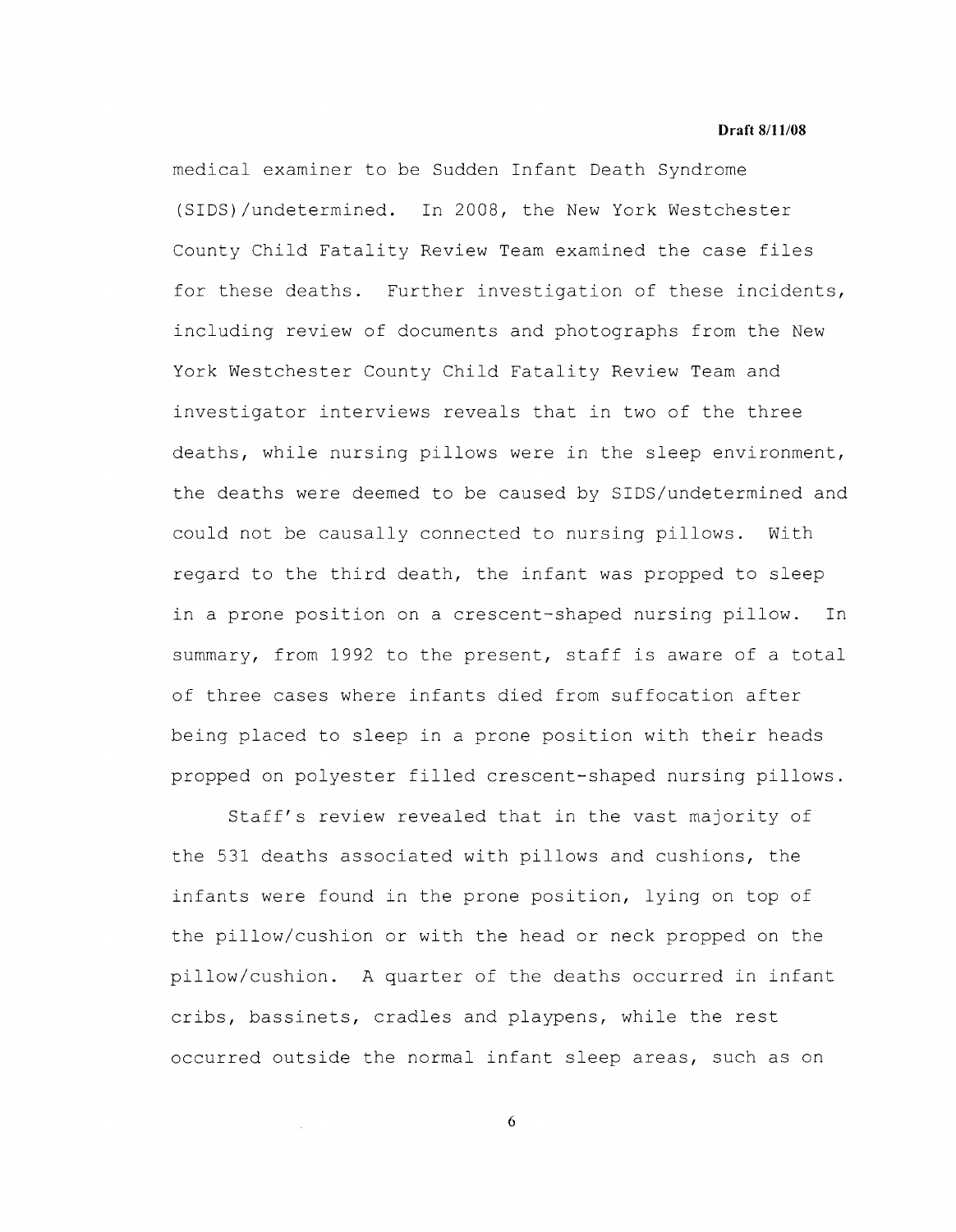adult beds, on sofas, or on the floor. As with the banned infant bean bag cushion, these pillows and cushions can cause death by suffocation/asphyxiation when an infant is placed to sleep face down on them. According to staff, the analysis of the data does not reveal an increased risk due to any specific type of pillow or cushion filling, but rather it is the softness and malleability which are inherent properties of pillows that are the primary risk factors. The comparative risk of suffocation based upon filling is unknown; however, the greatest common risk factor is that infants were found in the prone position, face down, in the majority of the 531 deaths.

Prone sleeping is a high risk factor for infant suffocation on cushions/pillows. The limited physical and developmental capabilities of infants render them susceptible to danger from suffocation in certain sleeping environments. Physiological abnormalities and delays in the development of vital systems can further hamper an infant's ability to react to a hazardous condition. Infants who are not placed on their backs are especially at risk for suffocation on any type of soft pillow, regardless of the type of filling.

In 1992, the American Academy of Pediatrics, in an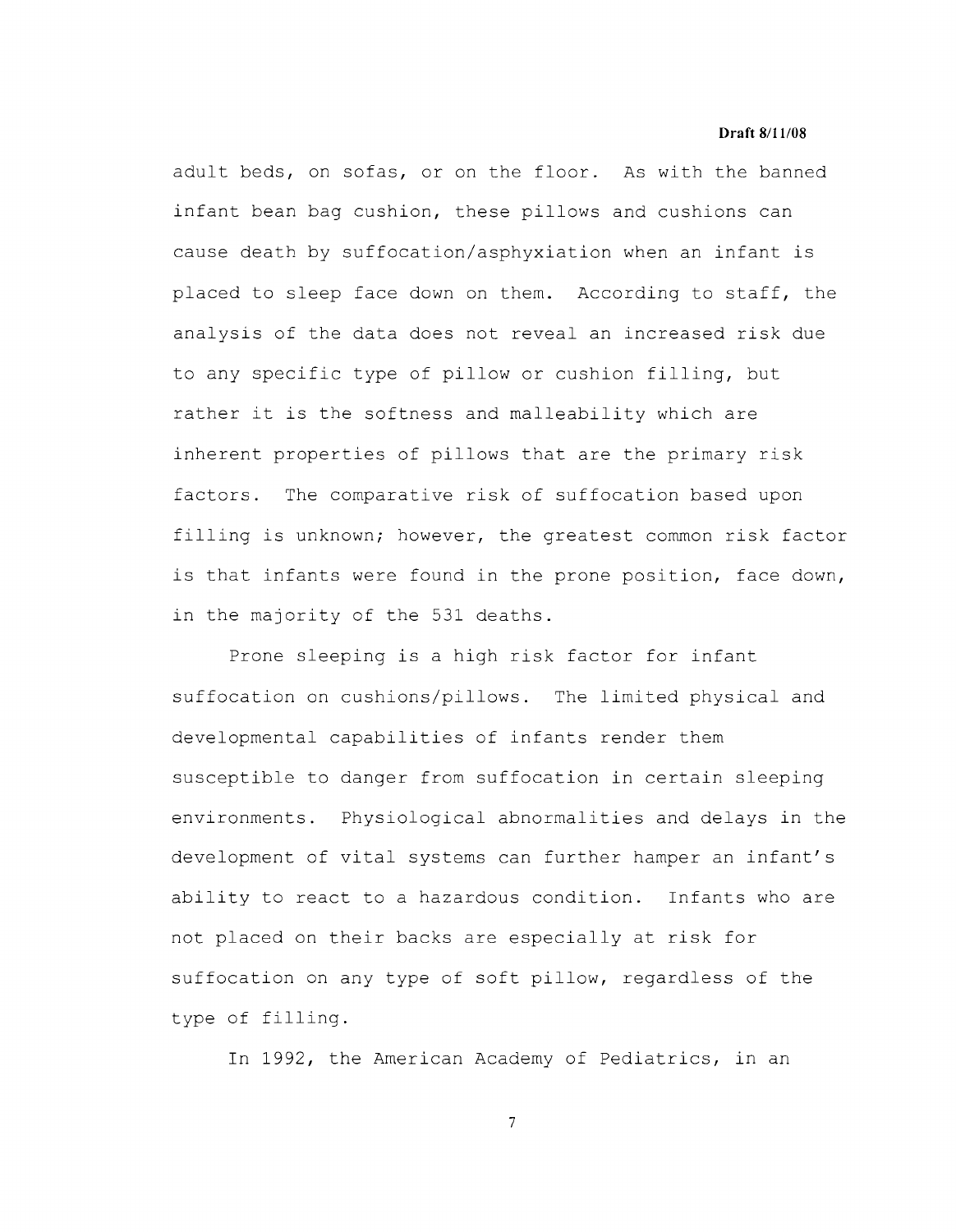effort to reduce the risk of SIDS, recommended that babies always be placed on their backs when put to sleep. As a result of this campaign, Sudden Infant Death Syndrome (SIDS) deaths between 1992 and 2004 in the United States decreased from 5,000 per year to 2,246 per year (based on vital statistics data of the United States). Although there has been a steady decrease in SIDS deaths, staff found there has not been a similar decrease in infant deaths associated with pillows and cushions. Even though the recommendation to place infants to sleep on their backs is being promoted, staff believes that the data indicates that there are still a significant number of people who continue to place infants to sleep in the prone position. For this reason, staff recommends increased information dissemination targeted at the population of caregivers whose infants are not placed to sleep in the supine position. Increased compliance with the recommendation for supine sleep, as well as continued vigilance in ensuring a safe sleeping environment would have benefits in reducing the risk of infant suffocation deaths caused by adult pillows, sofa cushions, and other pillows as well as further reducing incidents involving SIDS.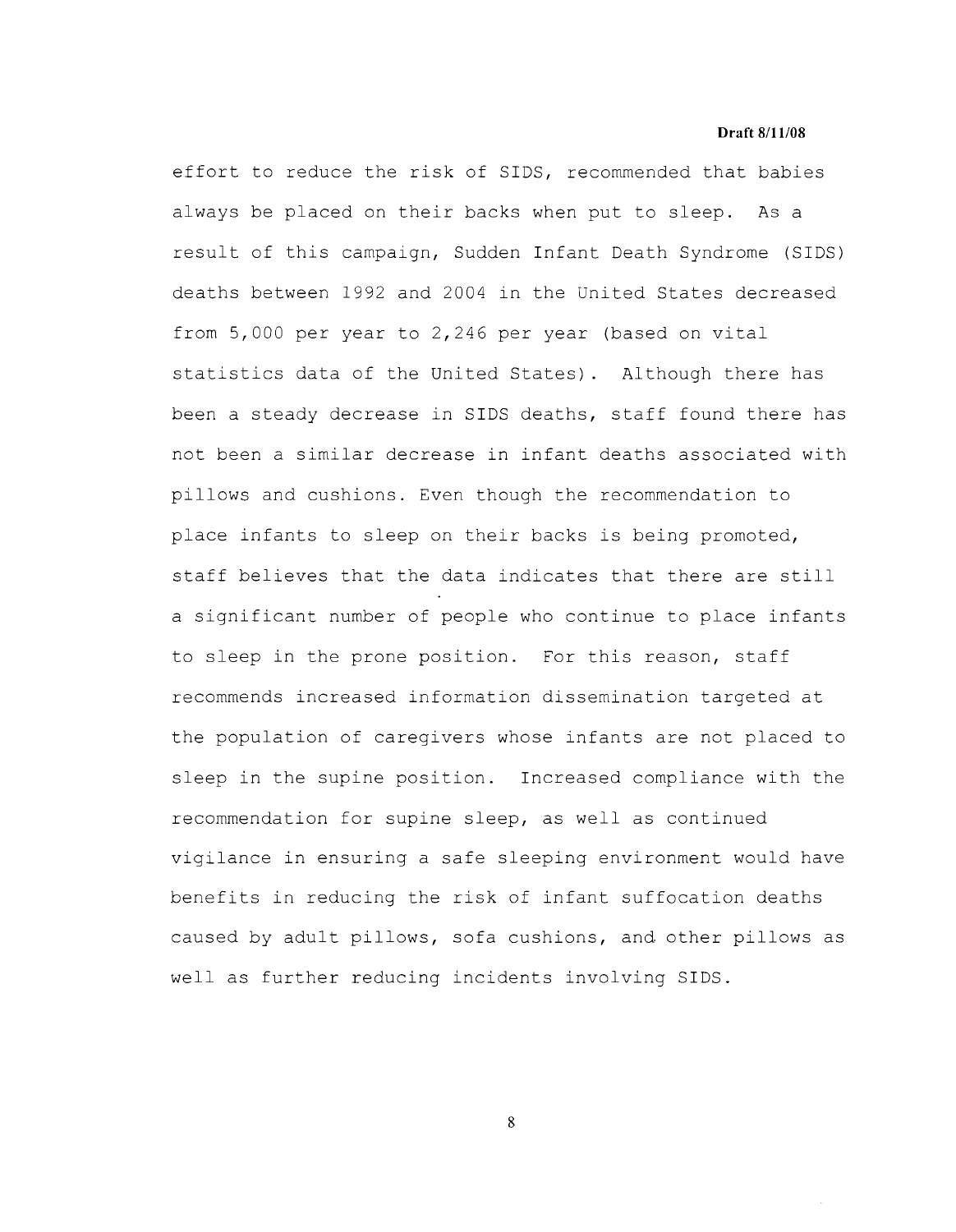## **D. Conclusion**

In light of the ongoing risks posed by infant cushions/pillows when used in the sleep environment, the Commission finds no justification for repealing the ban on infant cushions/pillows at this time. Moreover, after review of the comments, incident reports and other available information, the Commission determines there is insufficient data or product information on infant cushions/pillows or pillow-like products intended for infants, other than with respect to the Boston Billow Nursing Pillow and substantially similar nursing pillows, to proceed with further rulemaking on those products at this time. Thus, the Commission is terminating the rulemaking on infant cushions/pillows or pillow-like products, other than with respect to the Boston Billow Nursing Pillow and substantially similar nursing pillows effective upon publication in the *Federal Register* for good cause shown in accordance with 5 U.S.C. 553(d)  $(3)$ .<sup>1</sup> A proposed exemption

<sup>&</sup>lt;sup>1/</sup>On February 1, 2008, Acting Chairman Nancy Nord and Commissioner Thomas Moore **voted 2-0 to direct the Office of the General Counsel to prepare a notice terminating the rulemaking other than with respect to the Boston Billow Nursing Pillow and substantially similar nursing pillows.**